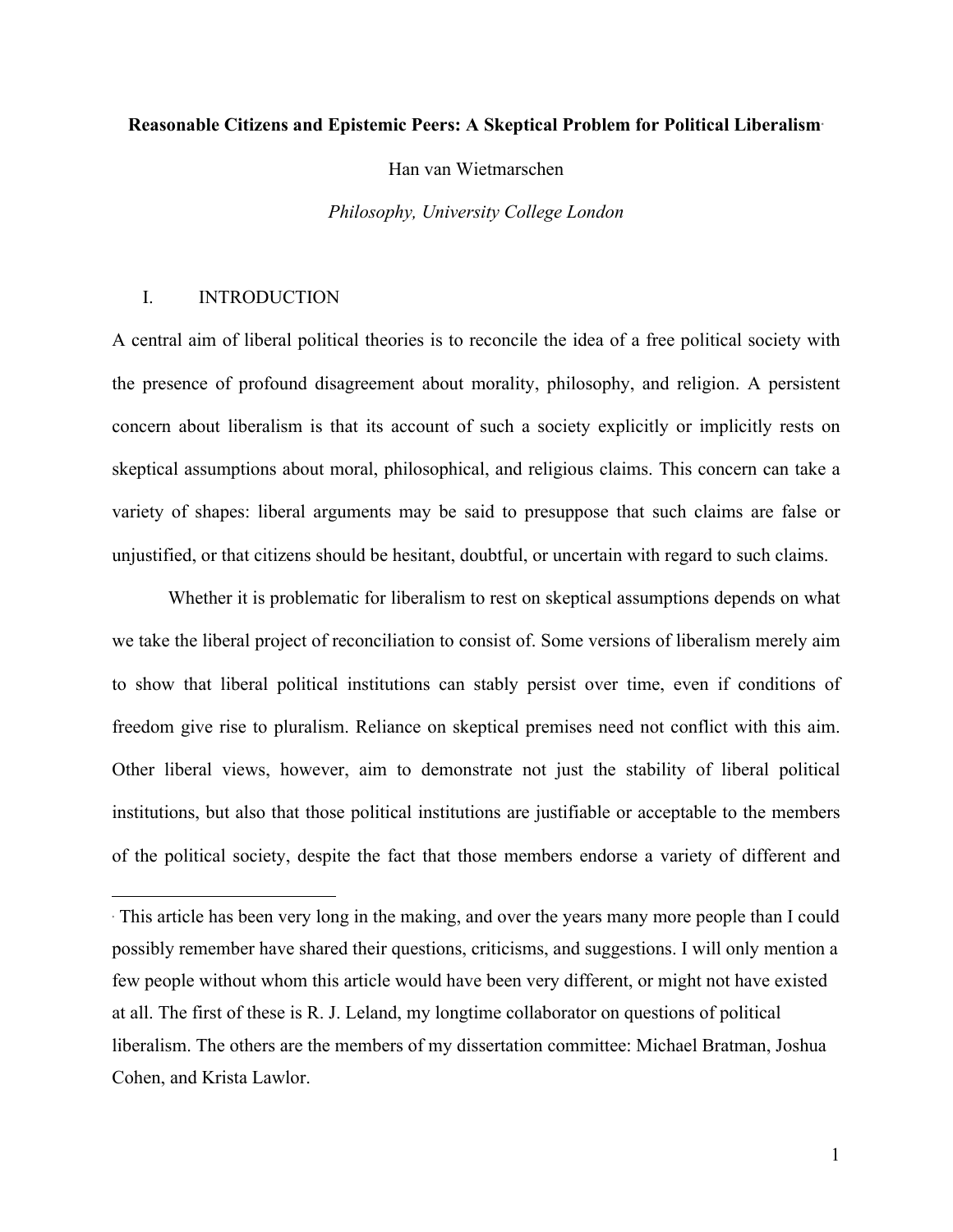conflicting doctrines. This aim does conflict with reliance on skeptical claims: citizens cannot coherently endorse a religious view, say, and at the same time accept an argument for liberal political institutions premised on the claim that religious views are false or unjustified. This article is exclusively concerned with political liberalism, a version of liberalism which is committed to the second, more ambitious, reconciliatory project.<sup>1</sup> The central claim of political liberalism is that the basic principles and institutions of society should be justified in terms that all reasonable citizens can reasonably be expected to accept, and not in terms of citizens' reasonably disputed religious, moral, and philosophical convictions. So justified, liberal political institutions can be acceptable to all reasonable members of a political society despite conditions of pluralism.

As Rawls and others recognize, political liberalism's central commitments give rise to their own concerns about skepticism. Why would a citizen, convinced of the truth of a particular religious or moral doctrine, agree that political decisions should be made on the basis of mutually acceptable considerations, rather than on the basis of the full moral or religious truth? What, other than doubt or uncertainty, could motivate such an attitude? Concerns about skeptical assumptions underlying political liberalism can take different forms. As will become clear in this article, Rawls and other proponents of political liberalism successfully defend the view against a variety of skeptical objections. My main argument, however, will be that recent developments in

<sup>&</sup>lt;sup>1</sup>See Rawls (1993) and Larmore (1996) for the main original statements of political liberalism. The importance of reconciliation, as I understand it, is emphasized in Rawls (1993), pp. 4–11, 133‒72; Larmore (1996), ch. 7; see also Quong (2010), ch. 5. Rawls (2001), pp. 3‒4, uses the term "reconciliation" for the reasonable acceptance or affirmation of our social world.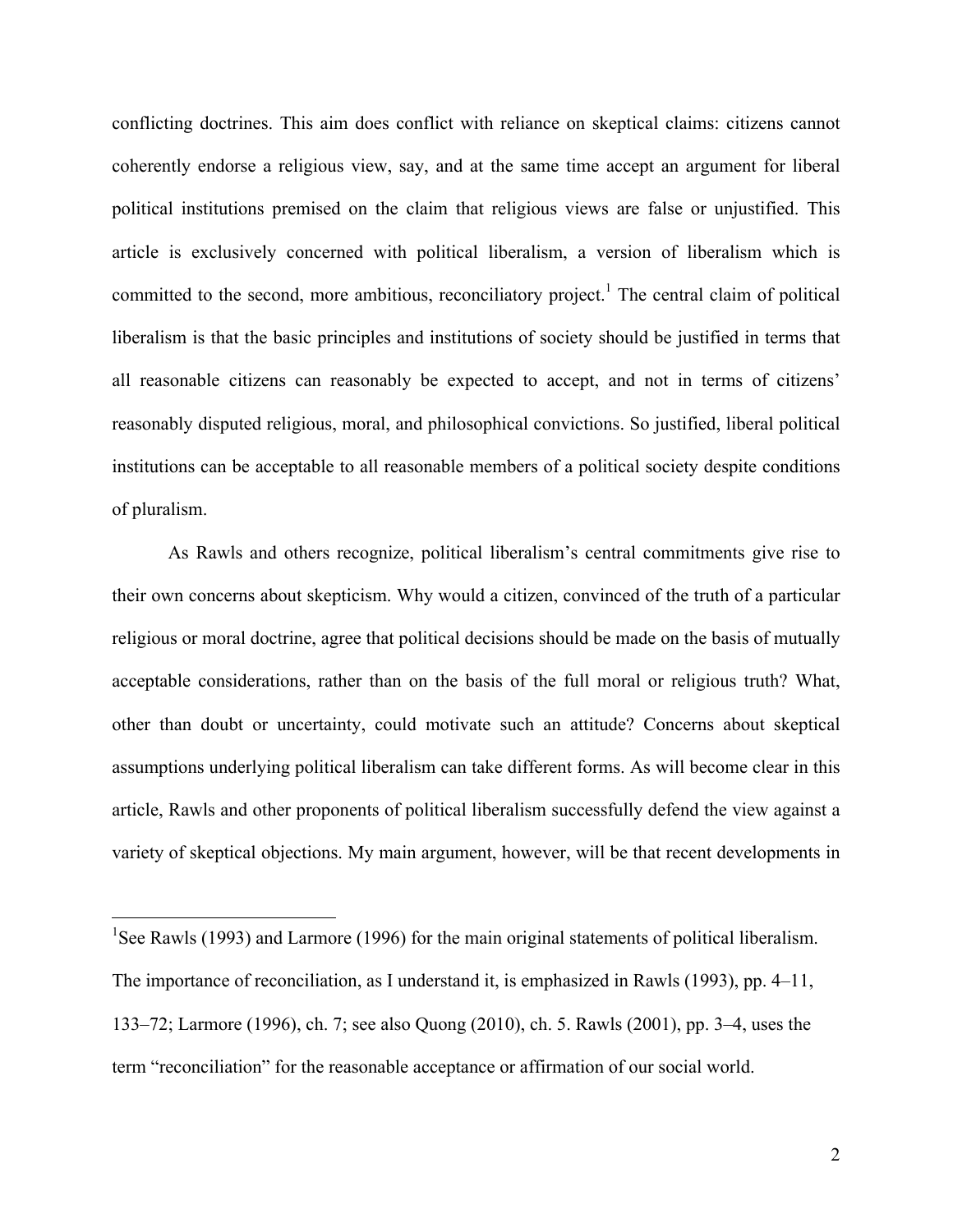the epistemology of disagreement produce a new skeptical challenge for political liberalism. In this form, the challenge is not adequately addressed by proponents of political liberalism.

The rest of this article has the following structure. In Section II, I will investigate the epistemic commitments of political liberalism's ideal of reasonable citizenship. I will argue that reasonable citizens believe that religious, moral, and philosophical issues are disputed among the most competent reasoners in their society. In Section III, I will argue in favor of a conciliatory view of peer disagreement, according to which peer disagreement undermines the justification of our beliefs. I will explain and motivate the main conclusions of Sections II and III in this article, but I have provided more detailed arguments for these views elsewhere.<sup>2</sup> My aim here is not to further defend these views, but to show how they force us to revisit political liberalism's skeptical problem. In Section IV, I will show that the epistemic commitments of reasonable citizenship in combination with the truth of a conciliatory view about peer disagreement entail what I call *Justificatory Incoherence*:

If you are a reasonable citizen who holds a set of religious, moral, or philosophical beliefs, then either your belief that these beliefs are subject to peer disagreement is unjustified, or your religious, moral, or philosophical beliefs are themselves unjustified.

The various elements of this claim will be explained in the article. In Section V, I argue that Justificatory Incoherence represents a skeptical problem for political liberalism. Political liberalism fails in its reconciliatory aims, because it fails to provide an argument for a liberal political order that citizens can coherently endorse together with their religious, moral, and philosophical commitments. In the final section, I will consider both existing treatments of

 <sup>2</sup> See Leland and van Wietmarschen (2012); van Wietmarschen (2013).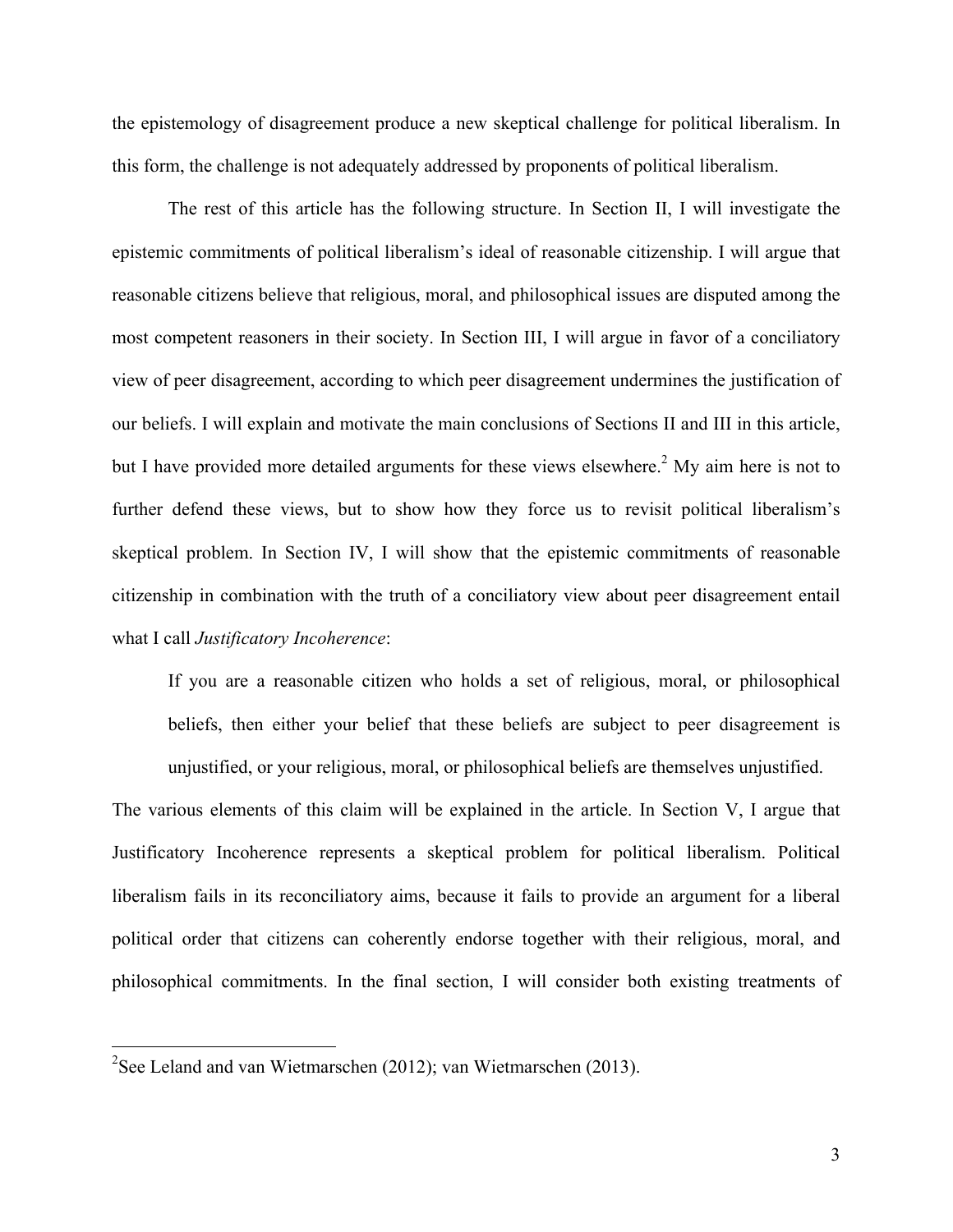skeptical concerns about political liberalism, and possible responses to the argument provided in this article.

# II. POLITICAL LIBERALISM AND REASONABLE DISAGREEMENT

This section has two main aims. The first is to explain the role of reasonable citizenship in political liberalism, and the second is to argue that the ideal of reasonable citizenship should be understood to include a significant epistemic component. The starting point for this discussion is political liberalism's central idea of mutual justifiability. This idea can be expressed more precisely as a principle of reciprocity in justification:

Reciprocity Principle: political decisions must be justified only on the basis of considerations that all reasonable people can reasonably be expected to accept.<sup>3</sup>

This principle structures political justification by drawing a line between a set of considerations that can properly justify political decisions and a set of considerations that cannot. I will call the former public considerations and the latter nonpublic considerations. According to political liberalism, only considerations that all reasonable people can reasonably be expected to accept are public considerations. The relevant expectations are normative, not predictive: the question is not which considerations we can reasonably believe all reasonable citizens *do* accept, but which considerations we can reasonably think all reasonable citizens *should* accept.

<sup>&</sup>lt;sup>3</sup>As stated, the principle is arguably too strong and should be made subject to a proviso allowing citizens to appeal to nonpublic considerations as long as they supply public considerations in due course (Rawls 1997). Whether such a proviso applies will not affect my discussion, so I will leave this issue aside.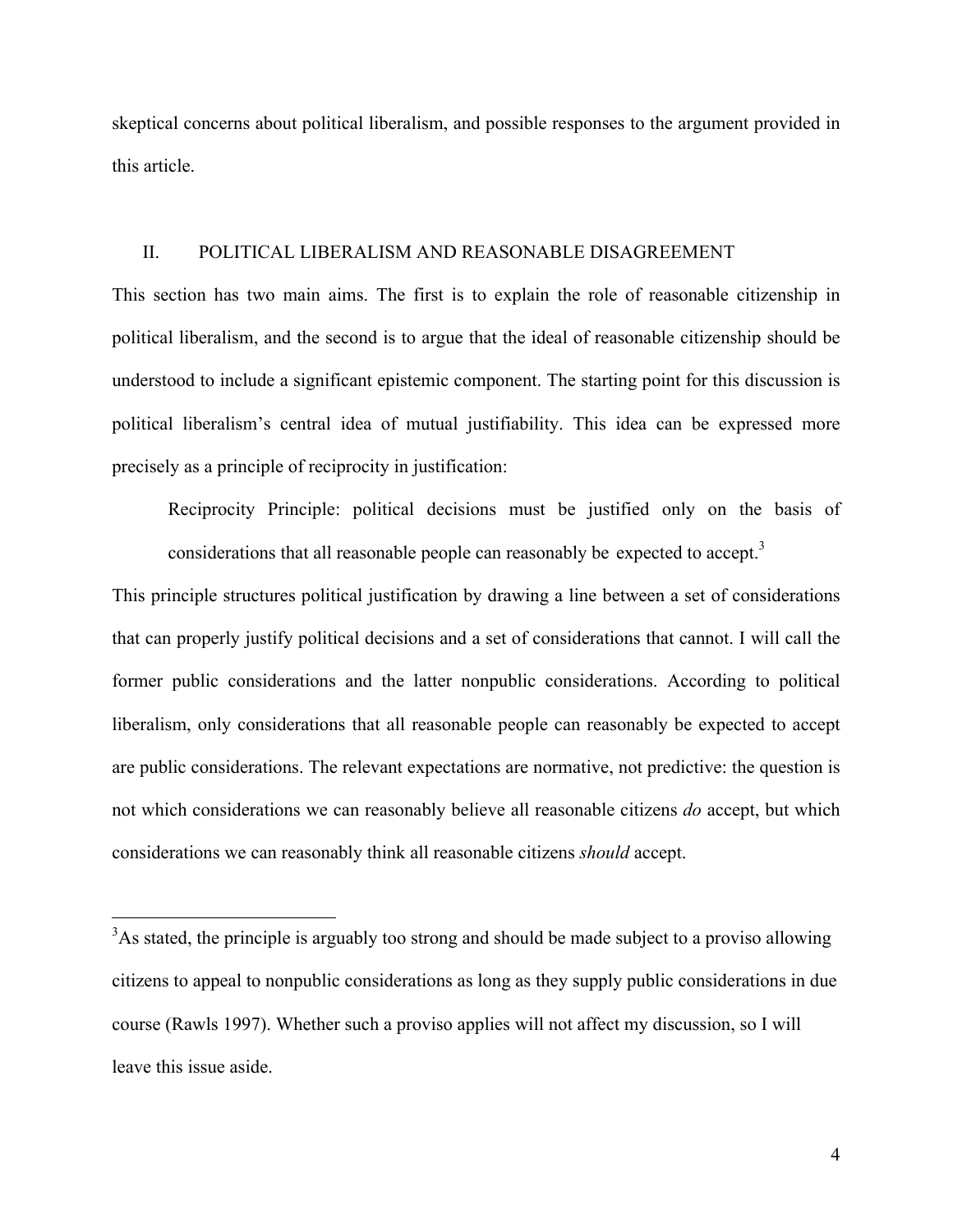The content of the Reciprocity Principle depends on how we are to understand the idea of reasonableness. In this context, reasonableness does not refer to an intuitive conception of the reasonable person, but to a substantial ideal of citizenship. Reasonableness, as political liberalism conceives of it, has three main components. First, the reasonable citizen endorses the Reciprocity Principle itself. Secondly, the reasonable citizen believes that religious, moral, and philosophical convictions, including her own, are subject to reasonable disagreement such that she cannot reasonably expect all reasonable citizens to accept any particular religious, moral, or philosophical view. From now on, I will refer to citizens' religious, moral, and philosophical views as their sectarian views.<sup>4</sup> Third, the reasonable citizen endorses a set of basic political values—including liberal democratic values of freedom, equality, and fair social cooperation and, consequently, she reasonably expects all reasonable citizens to accept these political values.<sup>5</sup>

<sup>4</sup>I use the term "sectarian" simply as a label for a range of considerations all political liberals consider to be subject to reasonable disagreement and hence nonpublic. I prefer this label to Rawls's "comprehensive doctrines," which suggests that considerations need to be part of a general and systematic world view to count as nonpublic, and to "conceptions of the good," which suggests that only ethical or evaluative claims count as nonpublic. A disadvantage of the term "sectarian" is that it may carry a disparaging connotation, which I do not intend here. <sup>5</sup>This description of political liberalism's conception of reasonableness is not meant to provide a complete specification of which considerations political liberalism considers to be public and which nonpublic. It will not matter to my argument where exactly this line is drawn. What matters is that the set of nonpublic considerations includes the kind of convictions many citizens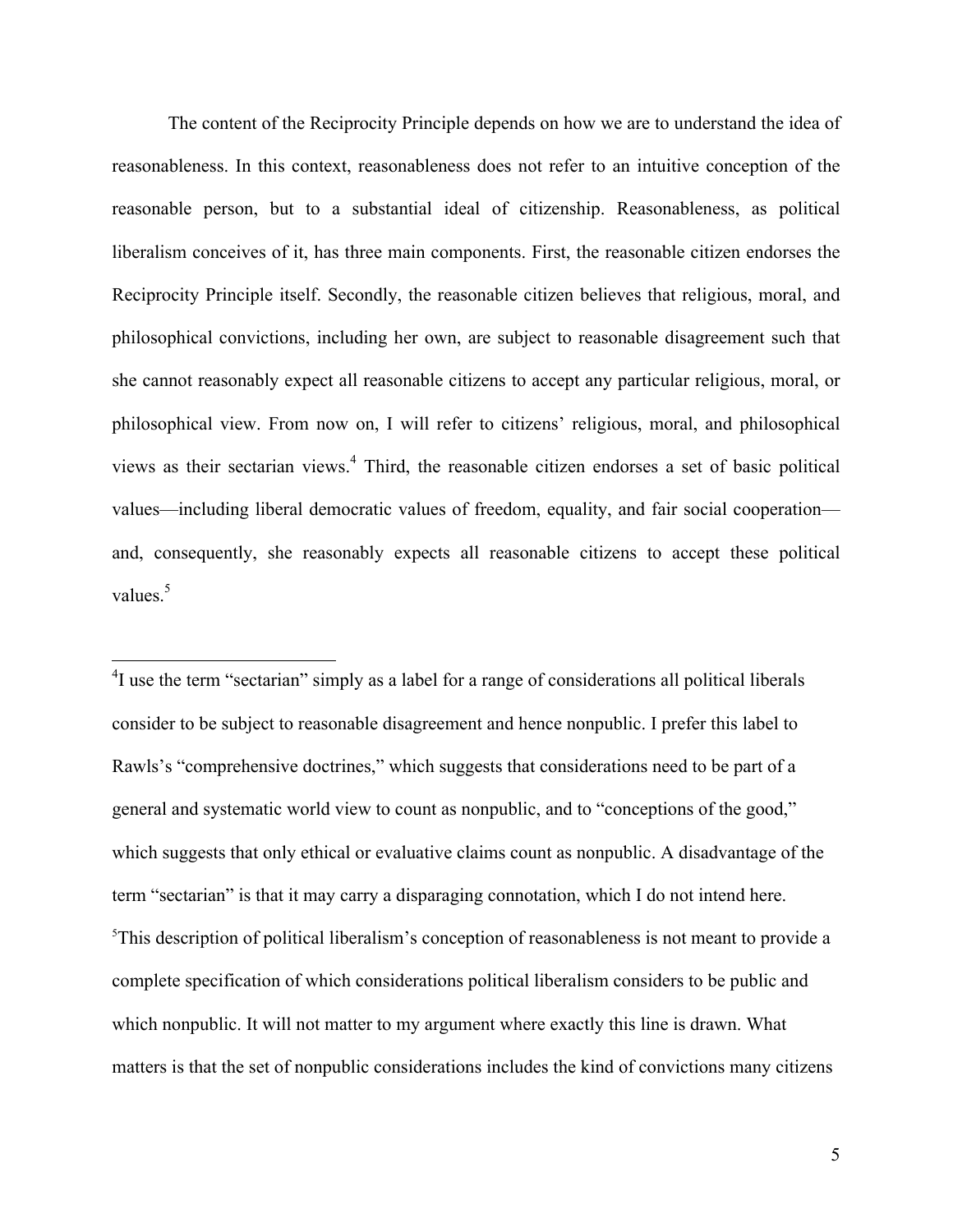Given a conception of reasonableness with these three components, reasonable citizens think that political decisions should be made on the basis of shared political values, and not on the basis of reasonably disputed considerations, including citizens' sectarian views. Liberal principles and institutions, if justified by public considerations, can now be justifiable to all reasonable citizens even if these principles and institutions fail to reflect, or are in tension with, their sectarian views. Consider, for example, decisions about the legal permissibility of abortion. Suppose that the public political considerations speak in favor of a permissive abortion regime.<sup>6</sup> Suppose, further, that some reasonable citizens believe that embryos are ensouled at conception and that the killing of ensouled life is morally wrong. I will call this set of beliefs "Ensoulment." Considerations like Ensoulment would, if brought to bear on political decision making, seem to speak in favor of a restrictive abortion regime. Political liberalism can explain how the decision to adopt a permissive abortion regime is justifiable to all reasonable citizens, including those who reasonably endorse Ensoulment, because all reasonable citizens agree that political decisions should be made exclusively on the basis of public considerations. Needless to say, both the Reciprocity Principle and its accompanying conception of reasonableness are controversial.

in a liberal society take to be central to their conception of how to live their lives and of their place in the world. If political liberalism rests on skeptical claims about such views, then it rests on skeptical claims about a highly significant set of views.

 $\overline{a}$ 

 ${}^{6}$ I believe that if political questions about abortion were decided on the basis of public considerations alone, a permissive abortion regime is the only sensible outcome. However, this conclusion is subject to debate. For discussion of this point, see Williams (2015) and Kramer (2017), ch. 3. Readers who disagree should feel free to substitute a different example.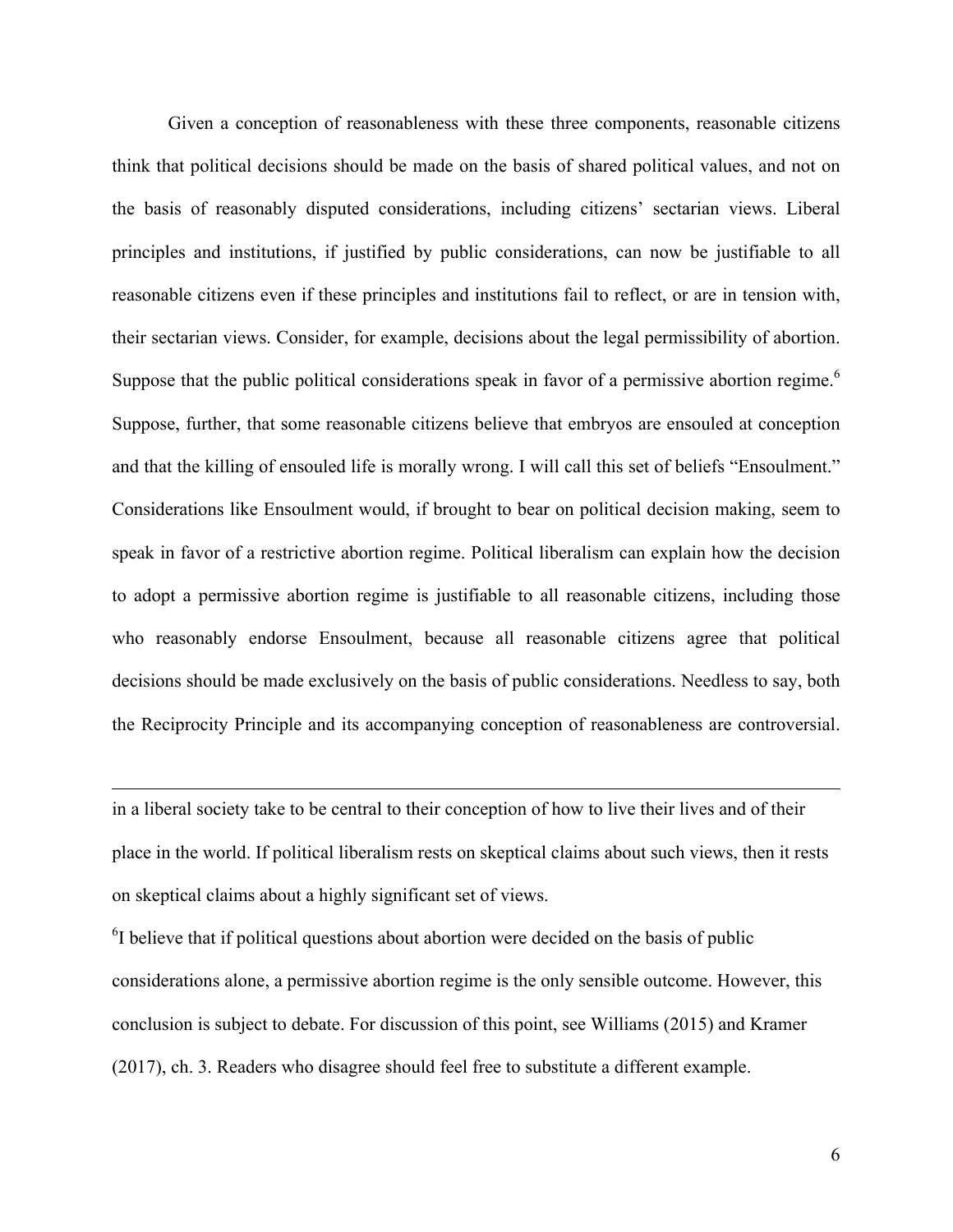My question is not, however, whether these core components of political liberalism's answer to pluralism can be defended, but whether political liberalism relies on skepticism about sectarian claims.

In general terms, it is now clear what political liberalism is committed to with regard to citizens' sectarian convictions: political liberalism holds that reasonable citizens believe that their sectarian views are reasonably disputed, such that they cannot reasonably expect all reasonable citizens to accept any particular sectarian doctrine. This, however, does not yet resolve our concerns about skepticism. The question is which epistemic commitments, if any, are involved in the view that one cannot reasonably expect all one's fellow reasonable citizens to accept one's sectarian convictions.

Proponents of political liberalism provide strongly divergent answers to this question. Rawls, for example, takes reasonableness to include a rather substantial epistemic commitment, in the form of the acceptance of the burdens of judgment. The burdens of judgment are a list of difficulties people face in reasoning about sectarian issues, including the complexity of the evidence bearing on those issues, the vagueness of the concepts involved, and the way our assessment of the evidence is shaped by our life experience.<sup>7</sup> On Rawls's view, reasonable citizens expect disagreement on sectarian matters because we are all subject to the burdens of judgment. Even if we think that our fellow reasonable citizens frequently are ignorant, thoughtless, or insincere, such failings are not the full explanation of sectarian disagreement. A number of authors have argued, however, that Rawls's appeal to the burdens of judgment is unnecessary, leading to an overly demanding conception of reasonable citizenship.<sup>8</sup> On their

<sup>-&</sup>lt;br>7  $\sqrt[7]{$ Rawls 1993, pp. 56–7.

<sup>&</sup>lt;sup>8</sup>See Wenar (1995); Kelly and McPherson (2001); see also Nussbaum (2011), pp. 20–1.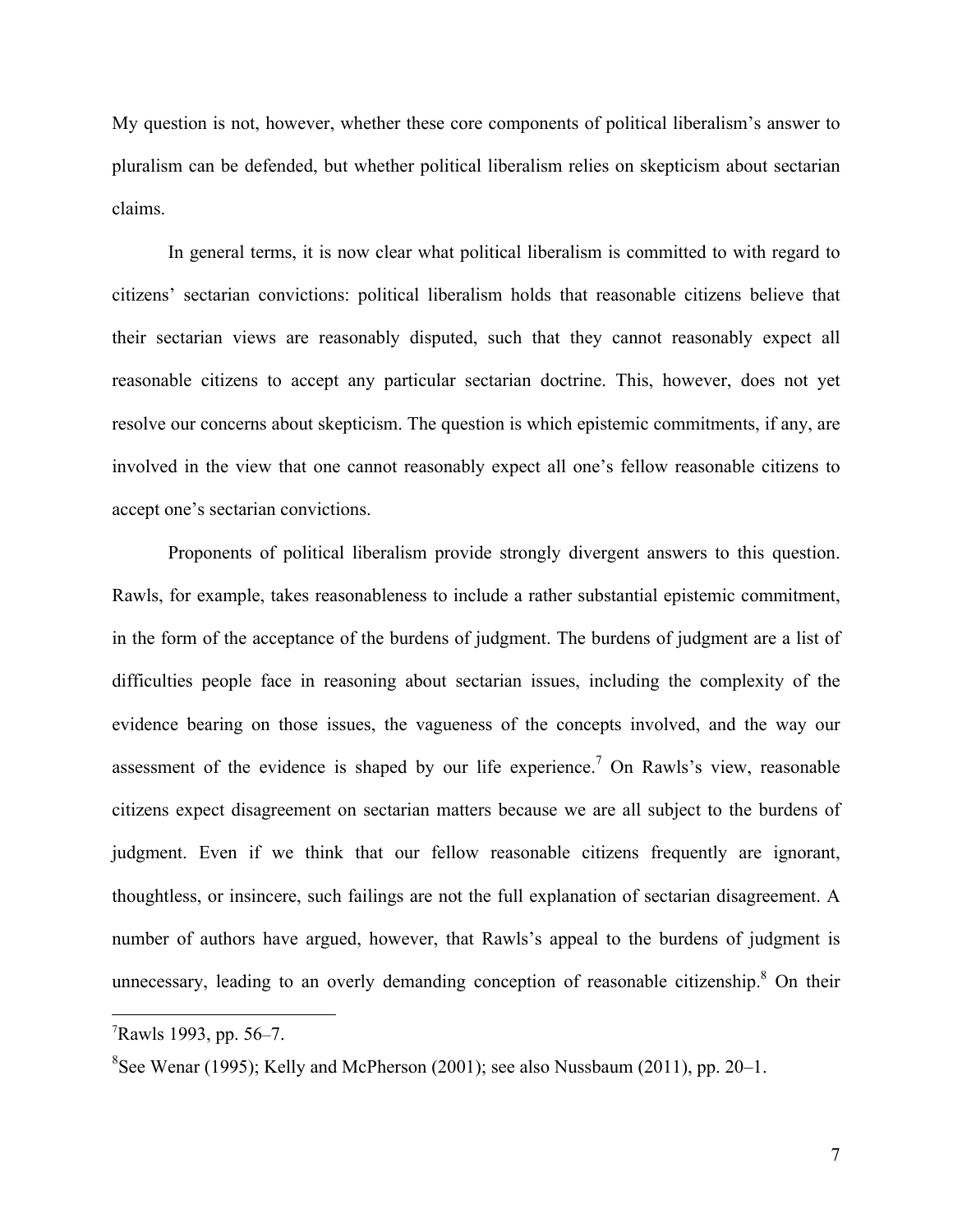alternative views, reasonableness does not include any epistemic commitments. The acknowledgement of reasonable disagreement includes the belief that morally decent citizens, committed to fair social cooperation on free and equal terms, dispute one's sectarian views, but it does not include the belief that any of the disagreement is due to the difficulties involved in reasoning about sectarian issues.<sup>9</sup>

My answer to the question is in the spirit of Rawls's view, but it aims to provide a more precise and better supported account of the epistemic commitments involved in reasonable citizenship.10 Central to my answer is the idea of competence with regard to a question. Suppose the question is whether the set of beliefs I have labeled "Ensoulment" is true. Competence with

<sup>9</sup>The literature includes a number of other views about the epistemic commitments of reasonable citizenship. Nagel (1987), p. 229, argues that citizens should recognize that their sectarian views fail to meet a "higher standard of objectivity" needed to justify the exercise of political power on the basis of such views. Barry (1993), p. 169, defending a view similar to political liberalism, claims that citizens cannot justifiably hold their sectarian views with a degree of certainty that would warrant the imposition of those views on others. Forst (2013) provides an account of liberal toleration that is not a version of political liberalism, but that nonetheless has many comparable features. On his view, the epistemic component of citizens' grounds for accepting principles of toleration is their recognition of the "finitude of reason," which involves the belief that the faculty of reason cannot fully resolve ethical questions, including religious, moral, and philosophical questions.

 $10$ This view is developed and defended at much greater length in Leland and van Wietmarschen (2012).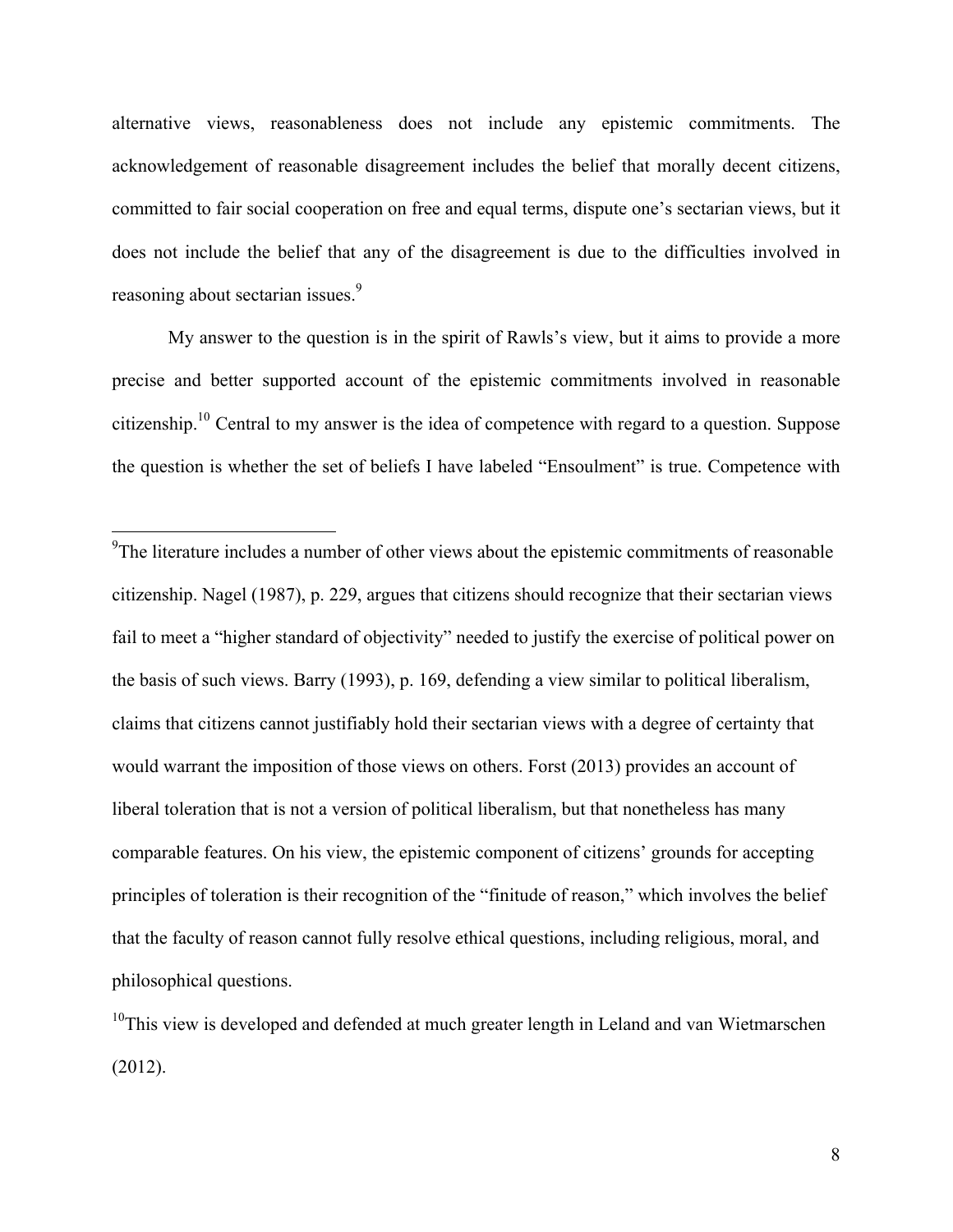regard to this question refers to those properties of a person's psychology that would make the person well positioned to judge whether Ensoulment is true. What these properties are depends on the question but, generally speaking, we can say that they include access to relevant information and the possession of relevant intellectual virtues.<sup>11</sup> I will assume that reasonable citizens, for each of their sectarian views, have at least a rough conception of what makes a person competent with regard to that issue. I will *not* assume that reasonable citizens agree about what makes a person competent with regard to various sectarian questions,  $12$  and I will also not assume that reasonable citizens have correct, or even plausible, conceptions of competence with regard to sectarian questions.

The notion of competence provides us with a systematic way to describe the epistemic commitment involved in reasonable citizenship. When a reasonable citizen has a set of sectarian views, she does not think that she can reasonably expect all her fellow reasonable citizens to

 $11$ Access to relevant information could include information obtained through perceptual or other kinds of experience, or on testimony. This means that my very broad concept of competence is compatible with religious views according to which the justification of religious belief rests on a particular kind of mystical experience (see Alston (1991) for a canonical statement of such a view), or on testimonial evidence.

 $12$ For example, the utilitarian may believe that competence in judging whether first and second trimester abortions are morally permissible requires understanding the principle of utility and knowing whether the embryo or fetus is capable of suffering in the first two trimesters, whereas the Catholic may believe that competence on this question requires a proper understanding of the nature of the human soul.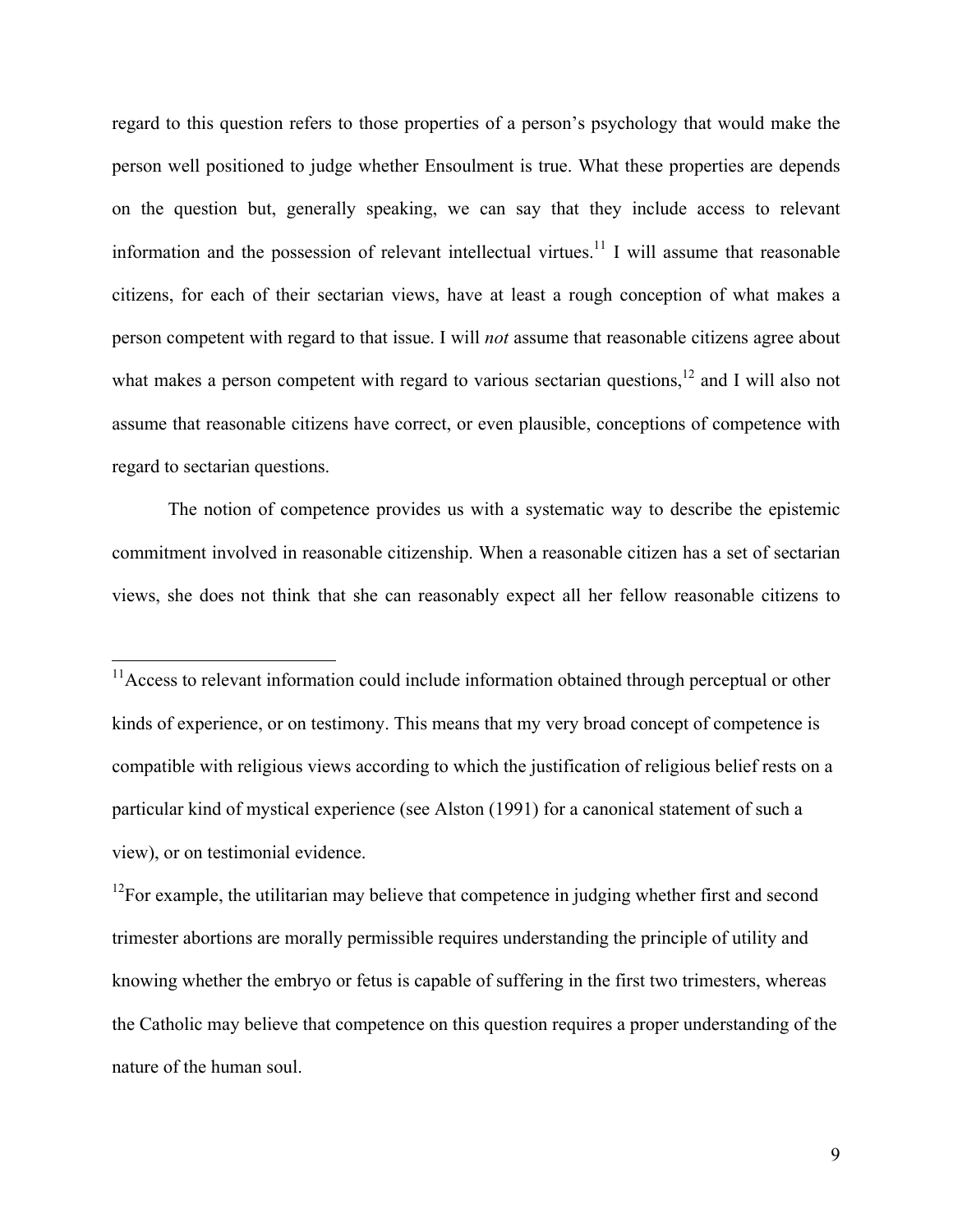accept these views. We can now ask, for each of her sectarian views, above which level of competence she believes people will converge on the same conclusion. The higher the level of competence at which a citizen believes sectarian disagreement runs out, the more difficult to answer she judges the sectarian question to be. This allows us to distinguish three views about the epistemic commitments of reasonable citizenship. The first view says that citizens can reasonably believe that anyone who reaches a very basic level of competence would agree about sectarian matters. On this view, reasonableness includes few or no epistemic commitments. The second view is that reasonable citizens must believe that sectarian issues are disputed at high or very high levels of competence, but they can nonetheless reasonably believe that there is an intellectual elite of the most competent, who all converge on the same sectarian views. The third view is that reasonable citizens must believe that sectarian views are disputed at all levels of competence. On this view, it is unreasonable to believe that some people are at such an elevated level of competence that no one at that level disagrees with them about their sectarian convictions.

So understood, I argue for the third view: reasonable citizens believe that disagreement about sectarian matters persists at all levels of competence.<sup>13</sup> By all levels of competence, I mean

 $13$ Enoch (2017) objects that this conception of reasonableness demands too much of citizens by way of philosophical reflection and sophistication, as most citizens will not have beliefs or even entertain thoughts about the various levels of competence at which disagreement about their sectarian views persists. My view takes citizens to have their own conceptions of competence, however, that do not have to involve any great level of sophistication. A reasonable citizen may simply believe that "learned people" are most competent to judge questions like Ensoulment. In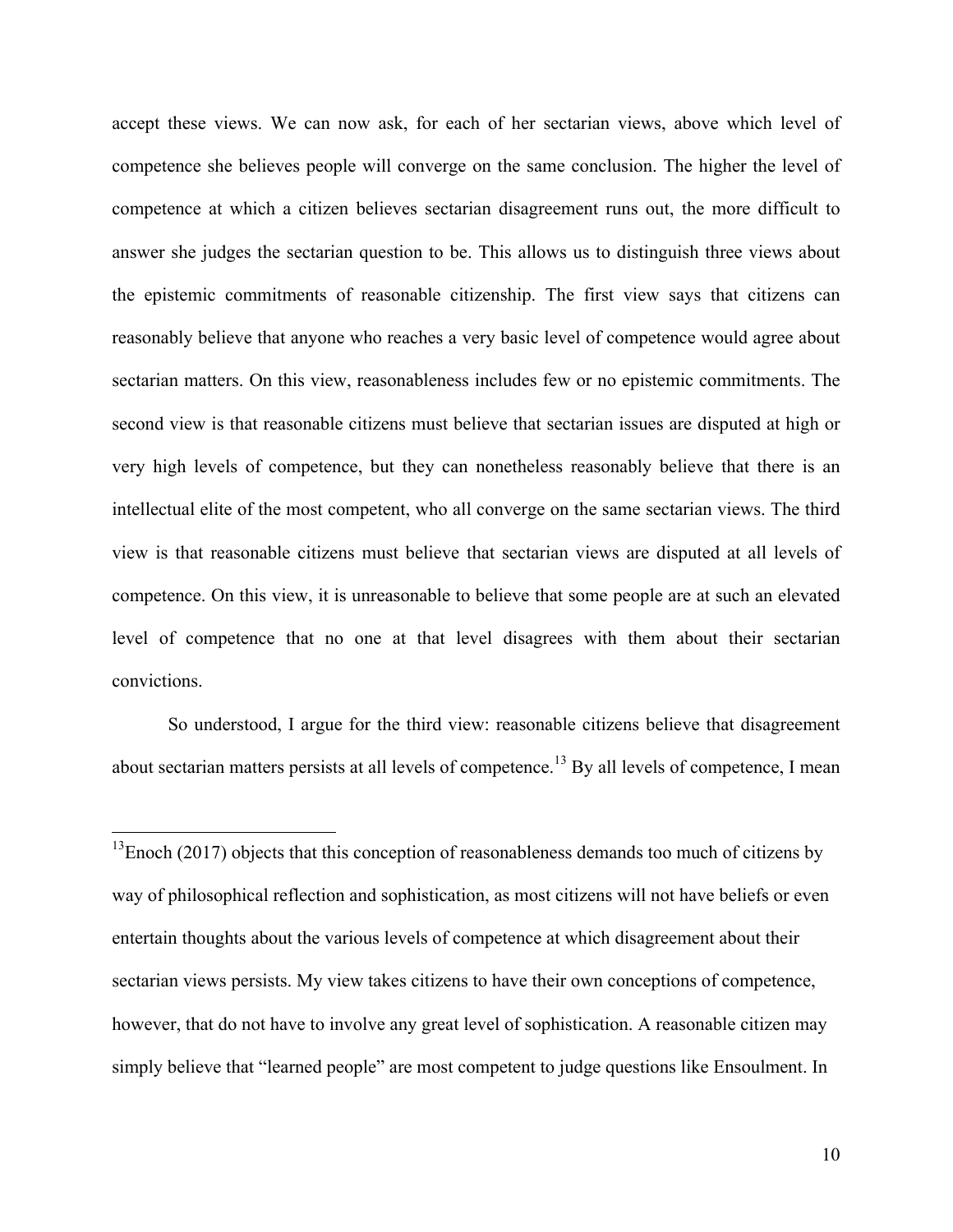all levels of competence the citizen believes to be present among the members of her political society, including herself, now and in the foreseeable future. The reason for this limitation is that political justification takes place among the members of a political society: the reasonable citizen is not committed to the view that even the gods or the angels disagree about sectarian issues.<sup>14</sup> Why should political liberalism endorse this strong epistemic commitment as part of its conception of reasonableness? I have defended this claim elsewhere, so I will limit myself here to a brief statement of one of the main arguments.<sup>15</sup> Recall that the Reciprocity Principle asks citizens to refrain from appeal to their sectarian views in their political deliberation and decision making. This is a demanding form of political restraint, which needs a convincing rationale. Of course, all political liberals agree about the general shape of this rationale: citizens refrain from appeal to their sectarian views because they acknowledge that they cannot reasonably expect all

that case, my view requires this citizen to believe that even learned people disagree about Ensoulment, which does not seem to be an overly intellectualized requirement.

 $\overline{a}$ 

<sup>14</sup>One may wonder whether a reasonable citizen could acknowledge disagreement at her own level of competence, but take herself to have testimonial evidence in support of her sectarian commitments provided by those, such as God, elevated above this level. It is important to keep in mind here that if someone attaches weight to testimonial evidence of this kind, the availability of such evidence must be reflected in her idea of competence with regard to her sectarian views. On my view, a reasonable citizen who takes herself to have such testimonial evidence would nonetheless believe that disagreement about her sectarian views occurs among those who have access to this evidence. I am grateful to an anonymous referee for raising this question. 15See Leland and van Wietmarschen (2012), esp. sect. III.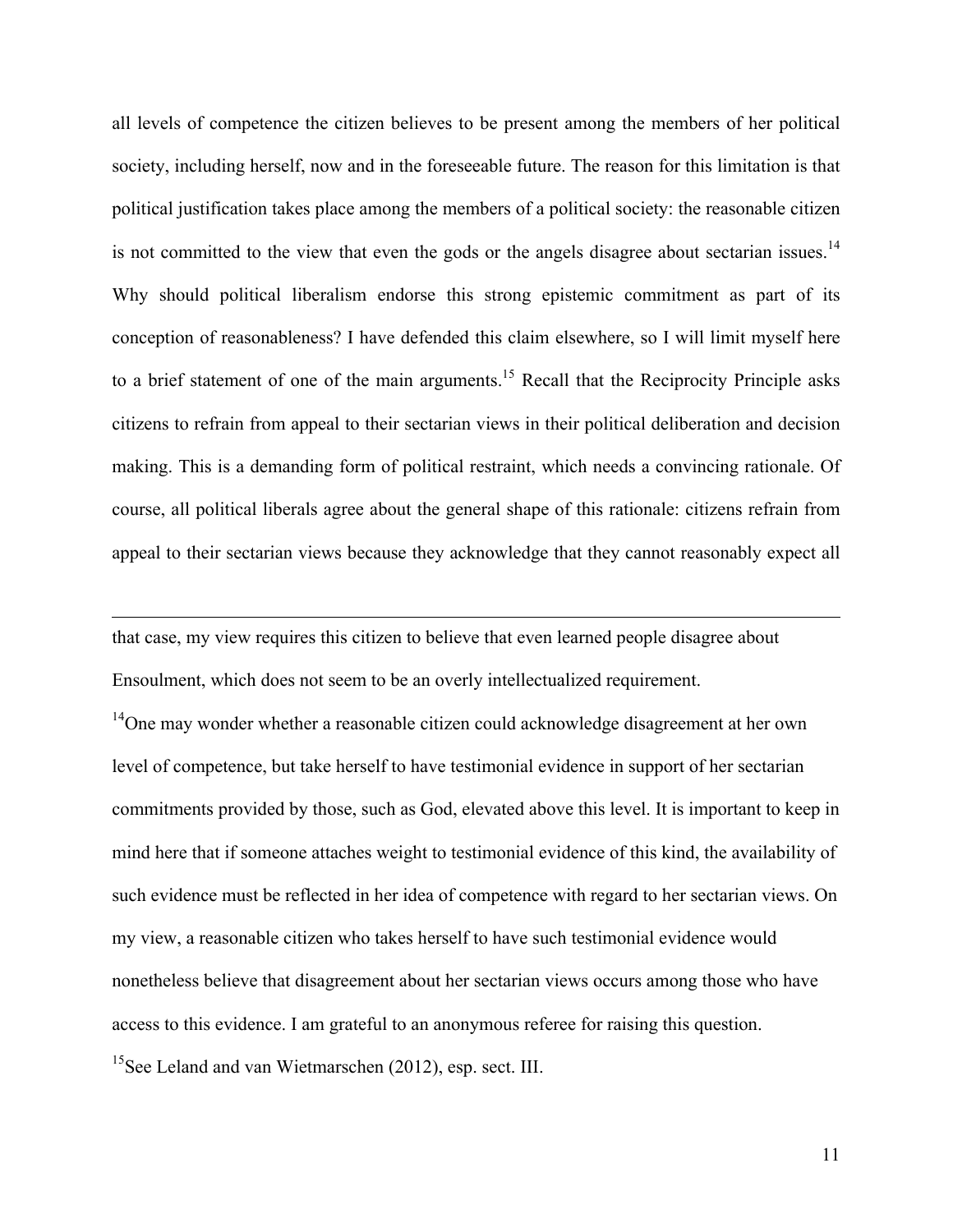their fellow reasonable citizens to agree with their sectarian views. Whether this provides an adequate rationale for political restraint, however, depends on the epistemic commitments of reasonableness.

Consider, first, views according to which citizens can reasonably believe that anyone who reaches a very low level of competence would come to accept the same sectarian views. From the perspective of such citizens, disagreement about sectarian issues is explained by very basic failures of competence to judge those issues or, to put it crudely, by plain ignorance and stupidity. A reasonable citizen may, for example, believe that anyone with modest reasoning abilities and access to basic information would come to the conclusion that Ensoulment is true. Political liberalism is nonetheless committed to the view that reasonable citizens cannot reasonably expect their fellow citizens to accept their sectarian views, including Ensoulment. This means that reasonable citizens would have to set their normative expectations at a very low level: I cannot expect my fellow citizens to accept Ensoulment, even if I reasonably think that everyone with a basic level of competence can see that Ensoulment is true, because I cannot normatively expect my fellow citizens to reach this basic level of competence. In other words, in the context of political decision making, reasonable citizens cannot normatively expect their fellow reasonable citizens to be more than plain ignorant or stupid. It is difficult to see how, on this interpretation of reasonableness, the Reciprocity Principle is a plausible demand of political morality. Political liberalism's demand for public justification, and the exclusion of sectarian views, would amount to a concession to the sheer incompetence of citizens.

On the view I defend, reasonable citizens believe that their sectarian views are disputed at all levels of competence. This means that, no matter how high reasonable citizens set their normative expectations about what their fellow reasonable citizens can accept, they will not

12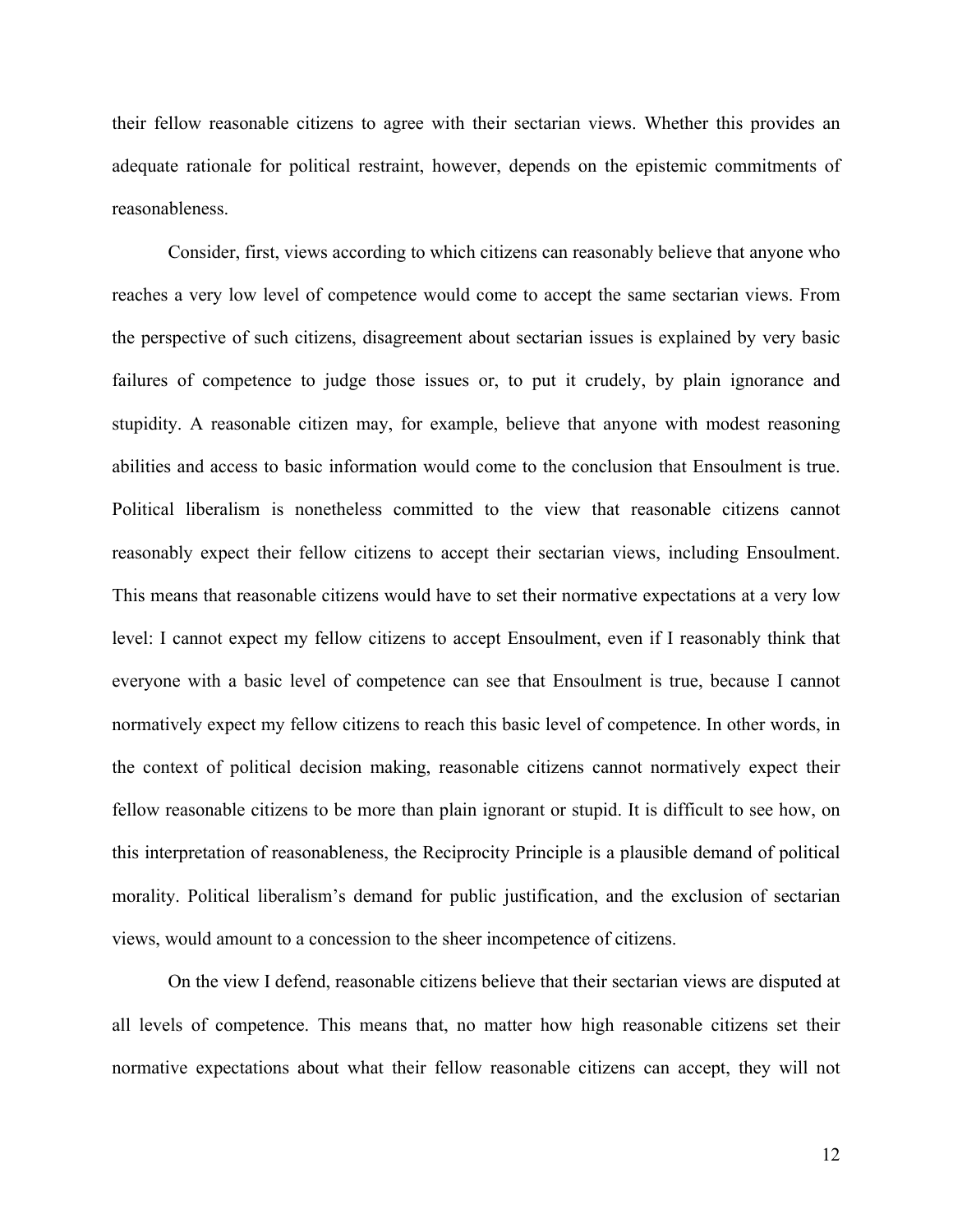expect them to agree with their sectarian views. On this picture, the political restraint demanded by the Reciprocity Principle does not reflect a concession to the incompetence of our fellow citizens, but an acknowledgement of the inevitability of sectarian disagreement even among the best informed and most capable reasoners among us. It is important to emphasize that my view does *not* hold that only the most competent citizens are reasonable. On all views under discussion, the highly competent and the less competent alike can be reasonable citizens. The question is not how competent one must be in order to count as reasonable; the question is at which level of competence reasonable citizens believe sectarian disagreement ends, and which level of competence reasonable citizens normatively expect of their fellow citizens when determining what they can expect them to accept. $16$ 

How does this view provide a rationale for the political restraint demanded by the Reciprocity Principle? Imagine a citizen who endorses Ensoulment, but believes that Ensoulment is disputed even at the highest levels of competence. This means that no matter how high she sets her normative expectations, she will not expect all of her fellow reasonable citizens to agree that Ensoulment is true. If she would nonetheless appeal to Ensoulment in her political deliberation, she would show a willingness to exercise political power over her fellow citizens on the basis of her beliefs, even though she recognizes that equally competent judges reject those beliefs. She

<sup>&</sup>lt;sup>16</sup>Again, the relevant normative expectations are concerned with what one's fellow reasonable citizens should accept, not with what one predicts they will in fact accept. This means that on my interpretation, a citizen's normative expectations involve an idealization of her fellow reasonable citizens towards a particular level of competence. I will continue to refer to these expectations as "normative expectations."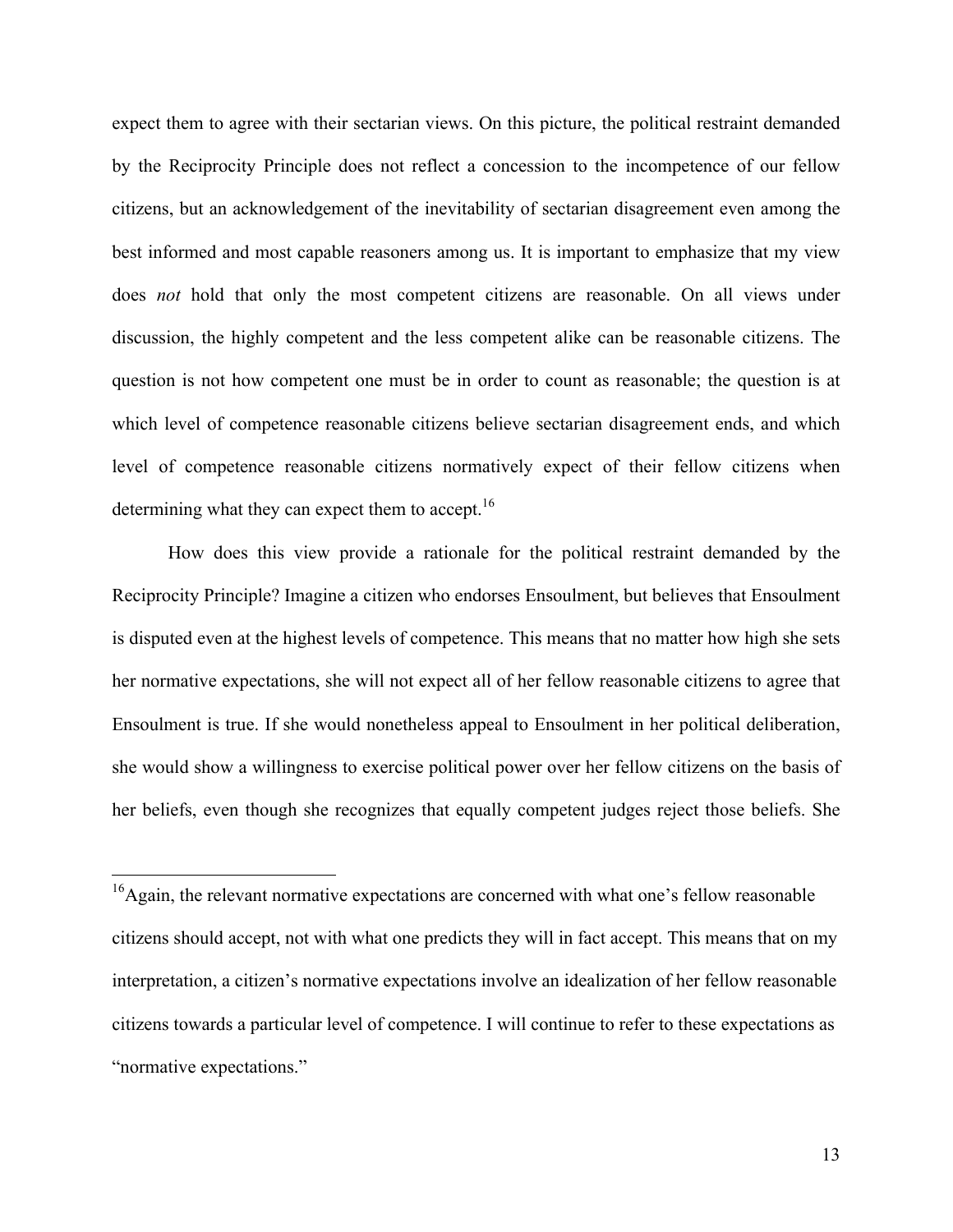may, for example, be willing to support a restrictive abortion regime on the basis of Ensoulment, even though she cannot consistently hold that those who deny Ensoulment do so because they lack the requisite information or intellectual abilities to properly judge whether Ensoulment is true. Such willingness would be straightforwardly at odds with the political ideal underlying the Reciprocity Principle: the ideal of citizens being able to justify their political decisions to one another, as free and equal citizens.

The most plausible alternative to the view I defend is an intermediate view: reasonableness requires citizens to believe that sectarian issues are disputed at high or very high levels of competence, but reasonable citizens can nonetheless believe that there is an intellectual elite of the most competent citizens who all agree on the same sectarian views.<sup>17</sup> A reasonable citizen may believe that Ensoulment is true, disputed by highly competent people, but agreed upon by all the members of an even more competent elite. On this view, in order for the Reciprocity Principle to exclude sectarian views, reasonable citizens would have to be required to temper their expectations. Our citizen, when determining whether she can appeal to Ensoulment in her political deliberation, cannot reasonably set her normative expectations at the highest level of competence.

<sup>17</sup>Quong seems to suggest a view of this kind. Quong accepts Rawls's view that reasonable people acknowledge the burdens of judgment, but he also writes that "many reasonable people (again, both secular and religious) believe that the truth about religion and human flourishing is rationally accessible to anyone who takes the trouble to carefully think things through"; Quong 2017, p. 270.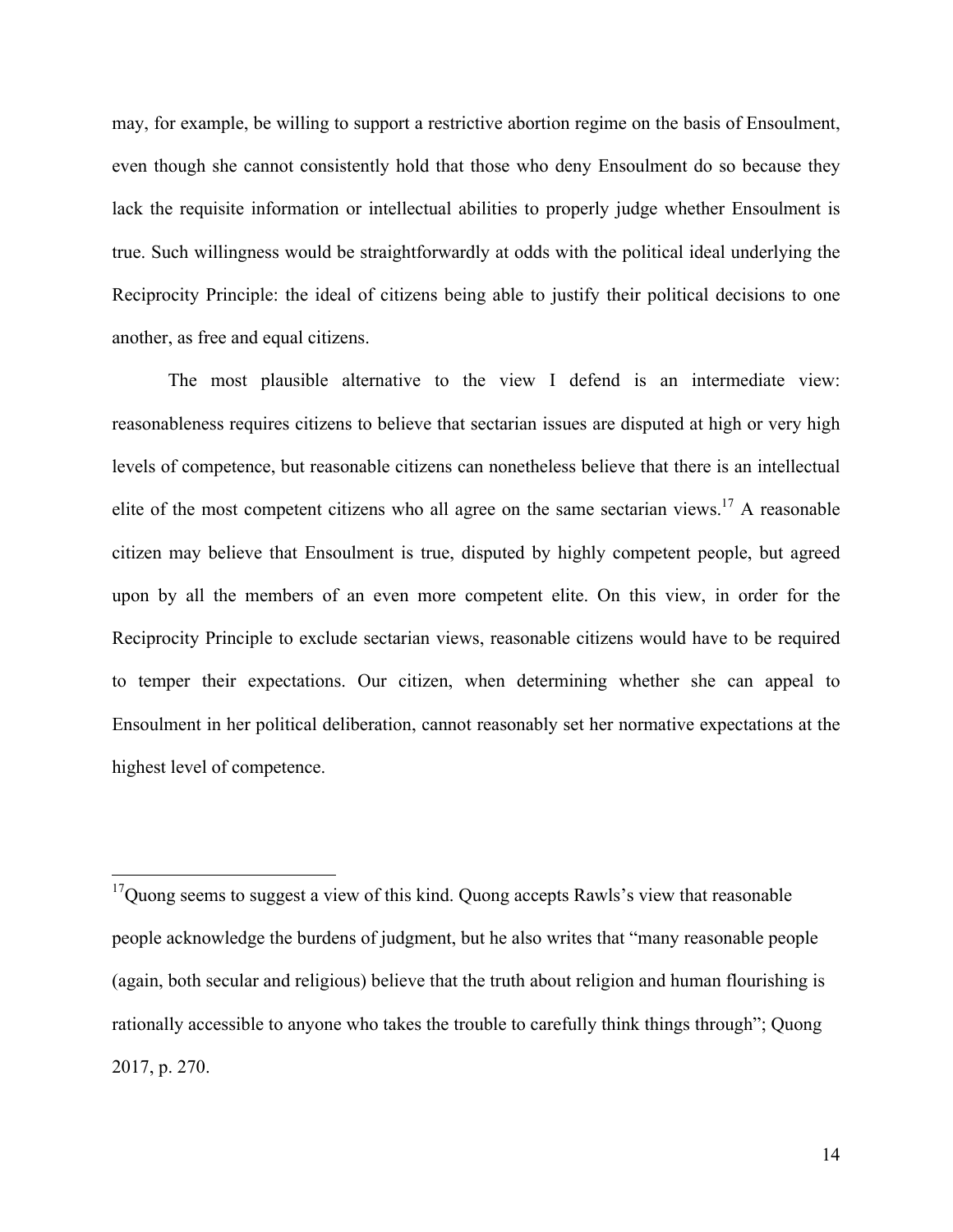The first problem for this view is that it needs to explain why reasonable citizens would have to temper their expectations in this way. The most promising candidate explanation seems to be a notion of respect. <sup>18</sup> We might claim that if our citizen appeals to Ensoulment in her political decision making, this is disrespectful to reasonable citizens who disagree with Ensoulment and lack the competence to see that Ensoulment is true. In other words, we might claim that respect for our fellow citizens requires that we refrain from appeal to considerations that are inaccessible to them. The problem is that it is not generally disrespectful to make political decisions on the basis of considerations that are not accessible or understandable to all citizens. Many important political decisions about, say, the economic organization of society, the structuring of educational institutions, or the response to environmental risks, are justified by appeal to claims that many citizens are not in a position to understand, and that can be disputed by informed and capable reasoners even if there is consensus at the expert level. Perhaps it would be better if all citizens did understand such issues, but this does not amount to a disrespectful treatment of citizens, nor to a failure of public justification.<sup>19</sup>

<sup>19</sup>One may object that this argument ignores an important asymmetry between scientific and sectarian disagreement. Even when scientific findings are beyond the understanding of many citizens, one might claim that those citizens can still be expected to recognize scientific expertise. We can make political decisions based on complex scientific findings, not because all

15

<sup>&</sup>lt;sup>18</sup>See Larmore (1999) and Nussbaum (2011) for accounts of the justification of political liberalism based on considerations of respect. The relationship between respect for persons and accessibility constraints on political reasons has been discussed in greater detail by, among others, Eberle (2002) and Vallier (2016).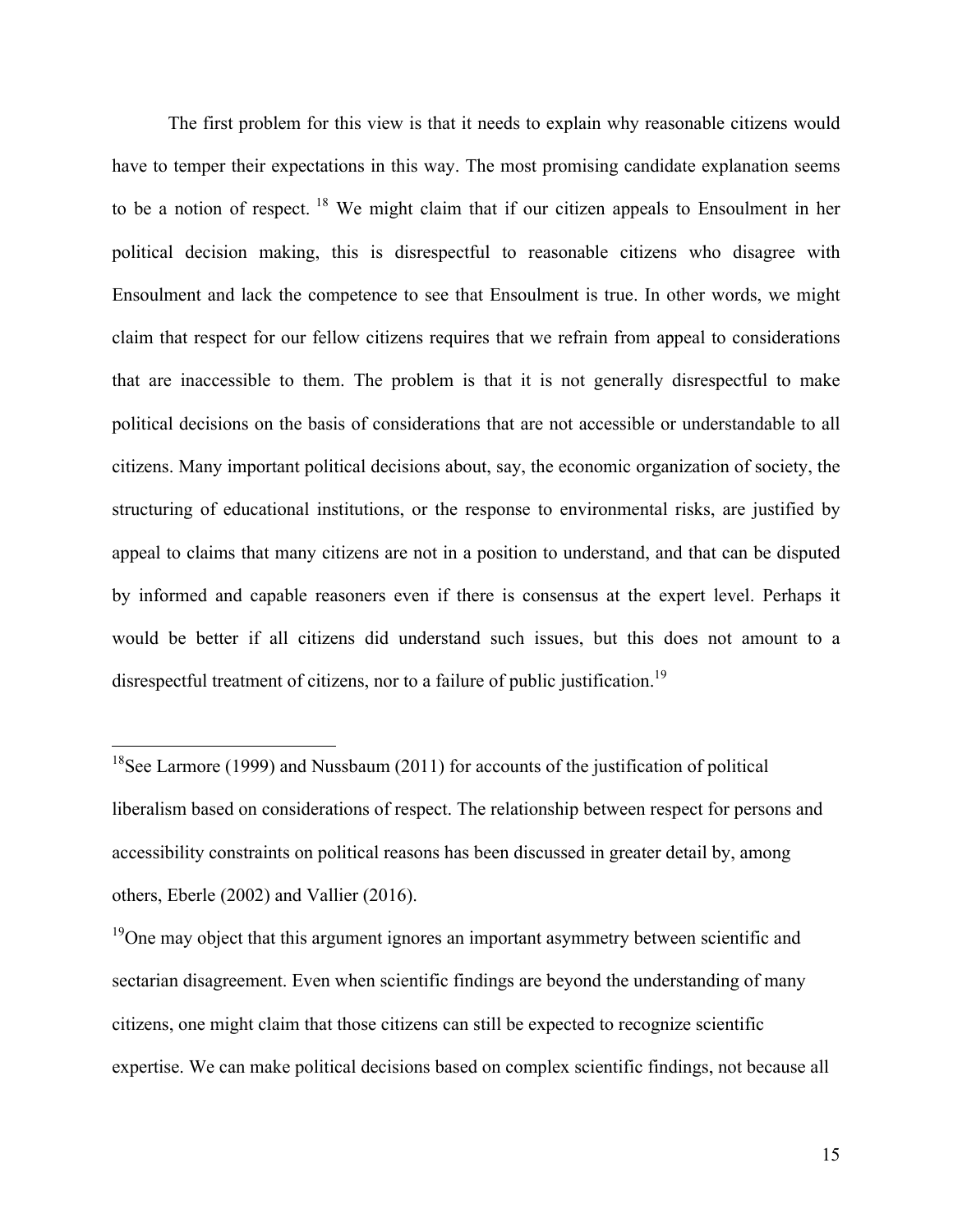We can put the same point in the opposite direction: if reasonableness requires citizens to lower their expectations to high but not *too* high levels of competence, then the Reciprocity Principle would exclude complicated scientific findings from political justification whenever such findings are disputed by highly competent people, even if there is expert-level agreement about these findings. This would be a troubling result, especially with an eye towards questions about, for example, economic policy or climate change. On the view I defend, this problem does not arise because reasonable citizens are allowed to set their normative expectations at the highest levels of competence.<sup>20</sup>

 $\overline{a}$ 

reasonable citizens can be expected to accept those findings, but because all reasonable citizens can be expected to agree about who the relevant experts are. In the case of sectarian views, on the other hand, citizens reasonably disagree not only about sectarian matters themselves, but also about who would count as a relevant expert. This objection points to some complications concerning testimonial evidence. Suppose a political society makes a decision based on scientific finding *p* because the relevant experts claim that *p* is true. If all reasonable citizens can be expected to agree who the relevant experts are, then it seems to me that they can also be expected to accept *p* based on the testimony of those experts. If, instead, a political society decides to delegate authority to a group of experts to make decisions within a certain domain based on their specific expertise, without having to publicly justify those decisions, then the relevant political decision is this delegation of authority. I'm grateful to an anonymous referee for raising this concern.

 $20<sup>20</sup>$ Gaus's account of public reason provides a different justification for limiting the extent to which we idealize the relevant justificatory constituency; Gaus 2011, esp. sect. 13. The account

16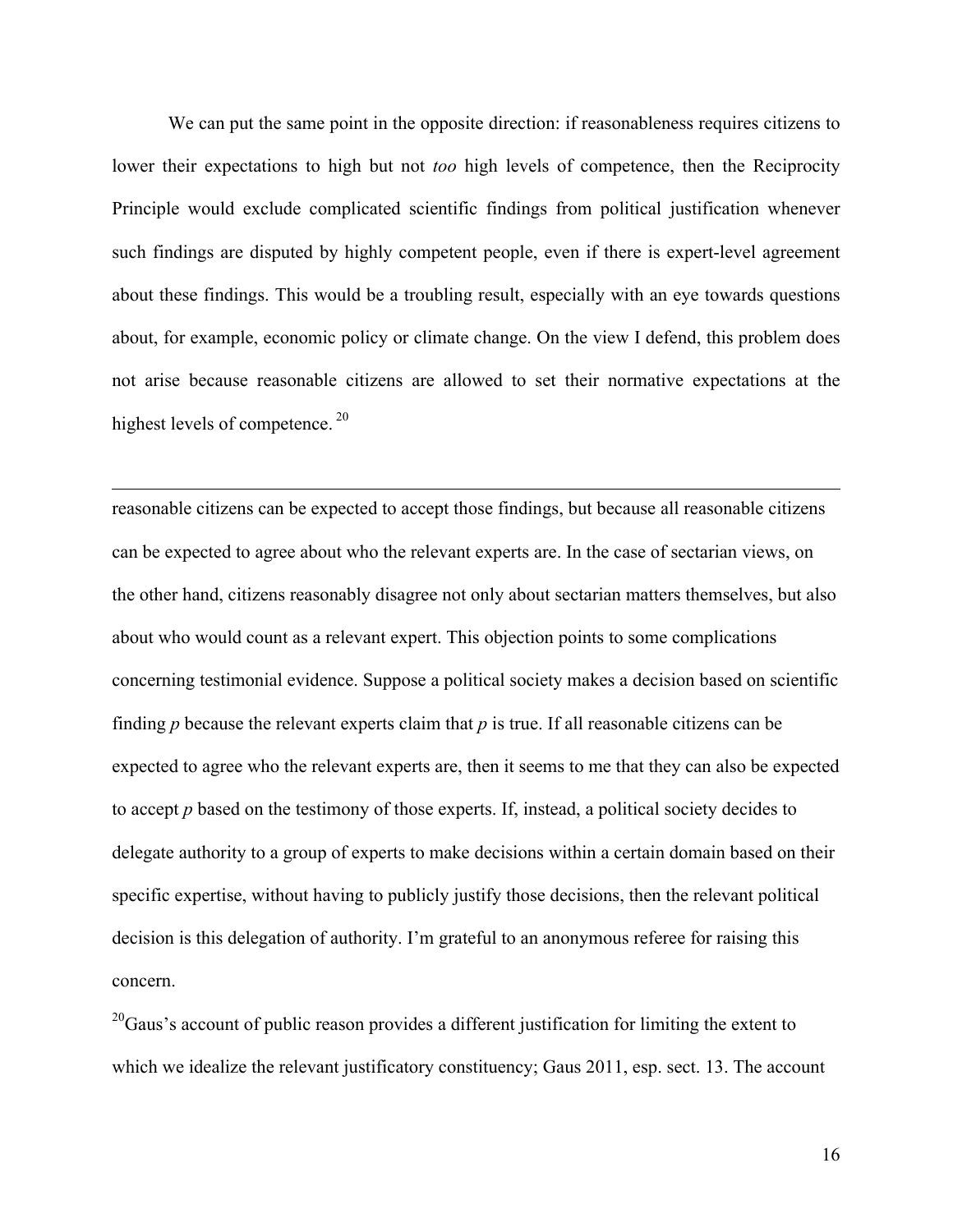A final problem for the intermediate view is that, whatever rationale it provides for the requirement to temper our expectations, this rationale is put under pressure when the political stakes are high. After all, it would seem that the greater the consequences of the political decisions we make, the more we are entitled to normatively expect of our fellow citizens. For example, when the continued existence of humanity hangs in the balance when it comes to certain decisions about climate change, it seems *especially* difficult to explain why citizens cannot normatively expect the highest levels of competence of their fellow citizens. Our reasonable citizen, however, may believe that many lives are at stake in political decisions for which Ensoulment would be a relevant consideration. From her viewpoint, which the intermediate view considers to be reasonable, it would be similarly difficult to explain why she cannot normatively expect the level of competence of her fellow citizens that would allow them to appreciate the truth of Ensoulment. On the view I defend, again, this problem does not arise: even if high-stakes political situations lead citizens to set their normative expectations at the

is very complex, but the basic idea is that political rules, as well as social and moral rules are tied to practices of holding one another accountable for complying with those rules. Practices of accountability, including reactive attitudes of blame and guilt, in turn presuppose that we engage in moderate rather than full idealization. Gaus's account rests on a number of claims—about the relationship between political rules and accountability, and about the relationship between accountability and having a reason—which are not part of political liberalism as I understand that view in this article. I'm grateful to an anonymous referee for raising this issue.

 $\overline{a}$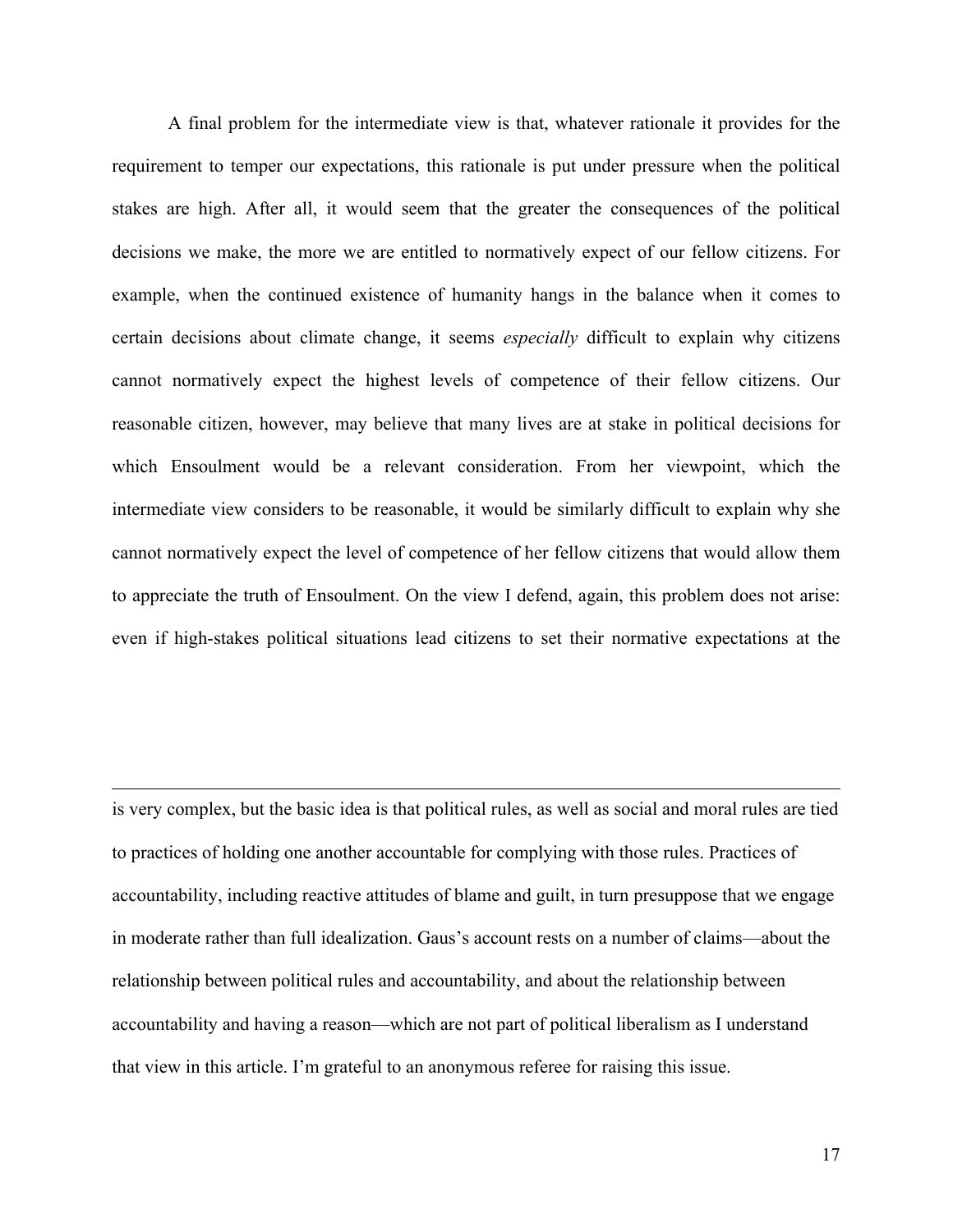highest levels of competence, they would still find that their sectarian views are subject to disagreement.<sup>21</sup>

### III. A CONCILIATORY VIEW ABOUT PEER DISAGREEMENT

In the previous section, I argued that political liberalism's ideal of reasonable citizenship includes a significant epistemic commitment: reasonable citizens believe that their sectarian views are disputed at all levels of competence. This, however, does not resolve my original question of whether political liberalism faces a skeptical objection. The reason is that it is not obvious what the epistemic significance is of the belief that one's sectarian views are disputed at all levels of competence. In this section, I turn to the epistemology of disagreement to better understand the epistemic implications of political liberalism's conception of reasonableness. My main aim is to argue for a conciliatory view about peer disagreement. According to this view, when you have good reason to believe that your belief that *p* is disputed by an epistemic peer, then you are not justified in believing that *p*. It is important to note at the outset that I do *not* argue that reasonable citizens are committed to this conciliatory view, nor do I argue that political liberalism is committed to this view. For all I say in this article, reasonable citizens and

 $^{21}$ This is not to deny that reasonable citizens may feel torn between the requirements of political morality and the requirements of their sectarian convictions. On my view of reasonableness, just as on any other view, the requirement to set aside one's sectarian convictions for the purpose of political decision making is a significant sacrifice. My view differs from the intermediate view in providing a rationale for this sacrifice which doesn't dissolve when the political stakes are high.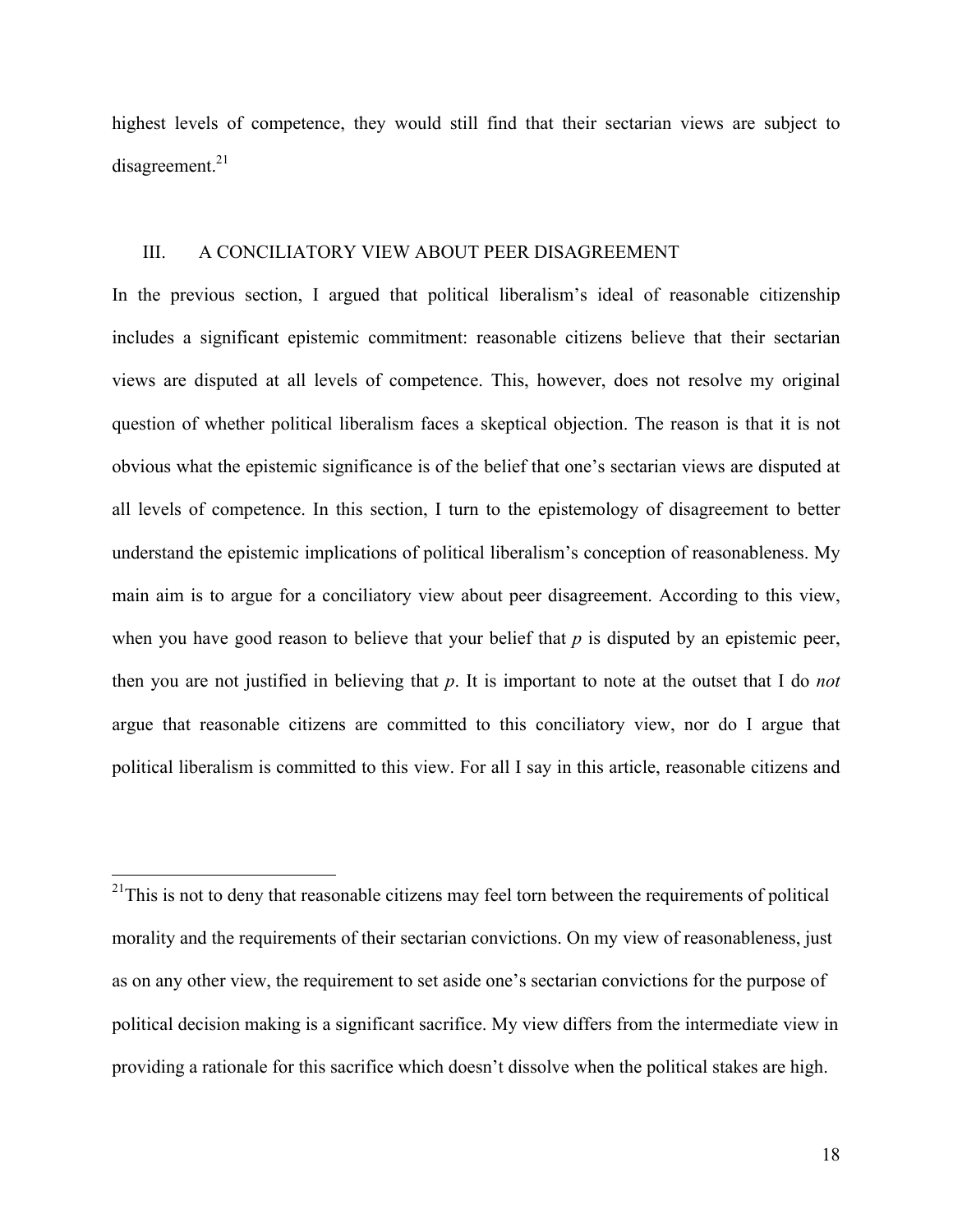political liberals alike can consistently reject the conciliatory view defended here. Of course, insofar as the argument offered in this section is sound, they would be mistaken in doing so.

The epistemology of disagreement is concerned with whether disagreements of certain kinds undermine the justification of our beliefs. The discussion has largely been focused on disagreements between epistemic peers. Two people are epistemic peers with regard to the question of whether *p* just when they have the same evidence about *p* and they are equally good at evaluating that evidence.<sup>22</sup> The question is: if you believe that *p* and you know that some person S—who you have good reason to believe is your epistemic peer with regard to *p* believes  $\neg p$ , are you justified in believing that  $p$ ? Generally, conciliatory views hold that when confronted with peer disagreement about one of our beliefs, we should significantly revise our disputed belief in the direction of the belief held by our peer. The particular conciliatory view I defend holds that when a person believes *p*, and has good reason to believe that an epistemic peer believes  $\neg p$ , then she is not justified in believing that *p*.

The argument for this view rests on two key ideas. The first is that a person's justification for the belief that p, given disagreement about p, is related to the person's justification for various explanations of the disagreement. This idea is captured by the following principle:

Integration: a person is not justified in believing that *p* if: (a) she believes *p* and she is justified in believing that some other person, S, believes  $\neg p$ ; (b) she is justified in

 $^{22}$ Gary Gutting (1982), p. 83, introduced this conception of epistemic peerage and several authors follow him; Kelly 2005; Christensen 2007; van Wietmarschen 2013. Other authors think of peerage in terms of equal reliability; Elga 2007; Enoch 2010.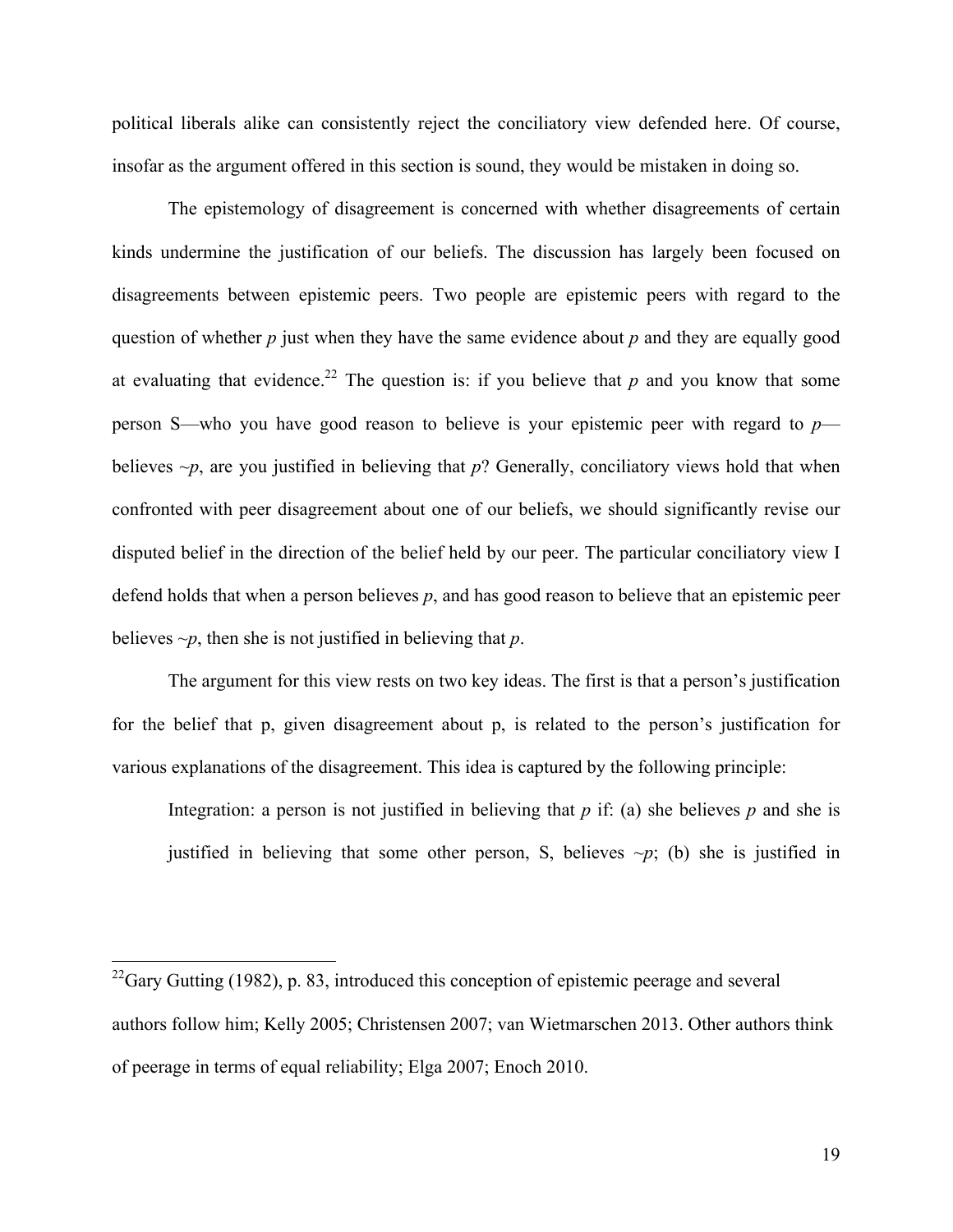believing that either her own or S's mistake explains the disagreement; and (c) she is not justified in believing that S's mistake, rather than her own, explains the disagreement.

This principle has considerable intuitive appeal: if you justifiably believe that either you made a mistake in believing that  $p$ , or S made a mistake in believing that  $\neg p$ , you can't justifiably continue to believe that *p* unless you have reason to believe that it is S who made the mistake.

The second key idea is that in evaluating a person's justification for beliefs about the explanation of disagreements, we should set aside or disregard that person's reasoning about the disputed issue. This idea can be stated as follows:

Independence: when we determine what a person is justified in believing about the explanation of her disagreement with S about *p*, we should bracket the person's original reasoning about *p*.

This principle is disputed in the peer-disagreement literature, but it too is intuitively appealing: it would seem to beg the question to dismiss S's disagreement as a reason to doubt one's belief that *p*, on the basis of the very reasoning that S's disagreement calls into question.

With these two principles in place, the argument for conciliationism proceeds as follows. The overall question is whether you are justified in believing that *p*, if you have good reason to believe that S disagrees with you about *p* and that S is your epistemic peer with regard to *p*. We assume that you are justified in believing that either your own or S's mistake explains the disagreement.23 Integration now says that you are justified in believing *p* only if you are justified in believing that S's mistake, rather than your own, explains the disagreement. The Independence

 $23$ This assumption is controversial generally, and especially in the context of sectarian disagreement. I will return to this issue in Section VI.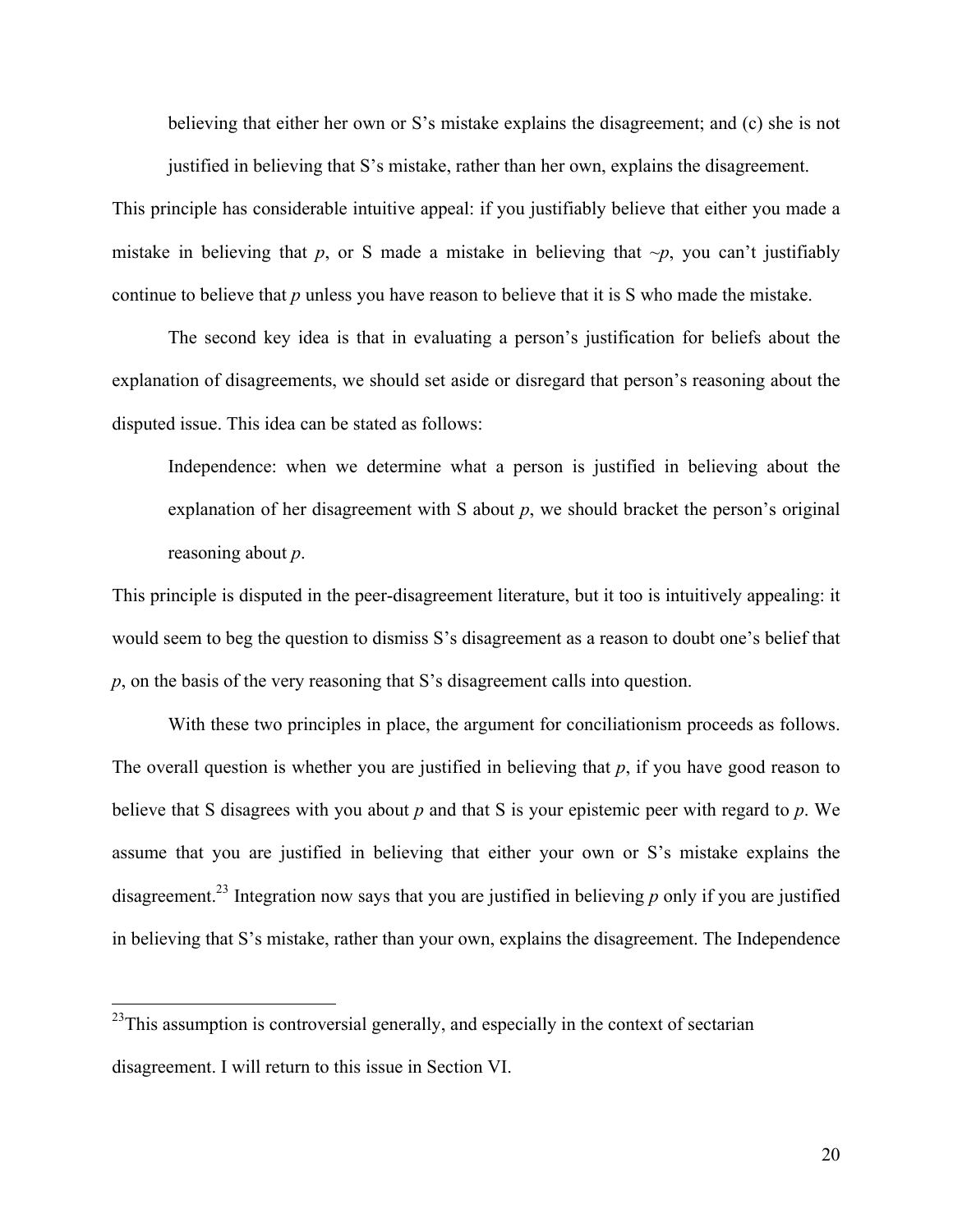principle places a restriction on our evaluation of what you are justified in believing with regard to the explanation of your disagreement with S. When we determine whether you are justified in believing that S's mistake explains the disagreement, we cannot appeal to your reasoning about *p*—the very reasoning that S's disagreement calls into question. Setting aside your reasoning about *p*, what you have left is good reason to believe that S is your epistemic peer with regard to *p*: S has the same evidence about *p* and is equally good at evaluating this evidence. Having good reason to believe S to be your epistemic equal in this sense does not justify you in believing that S must have made the mistake: you have no more reason to believe that S is mistaken than that you are. From Integration, it now follows that you are not justified in believing that *p*. This establishes the conciliatory view: when you have good reason to believe that your belief that *p* is disputed by an epistemic peer, you are not justified in believing that *p*.

The Independence and Integration principles, as well as the resulting conciliatory argument, are subject to considerable debate in the peer-disagreement literature. I have defended this view in much greater detail elsewhere, and a variety of other authors have defended similar views.<sup>24</sup> My aim here is not to further develop the argument for conciliationism, but to use this view to better understand political liberalism's epistemic commitments.

 $^{24}$ My reconstruction of conciliatory arguments in this section relies on Christensen (2007) and van Wietmarschen (2012). For other defenses of conciliationism, see Feldman (2007a, 2007b) and Kornblith (2010). Some of the main arguments against conciliationism can be found in Kelly (2005) and Enoch (2010).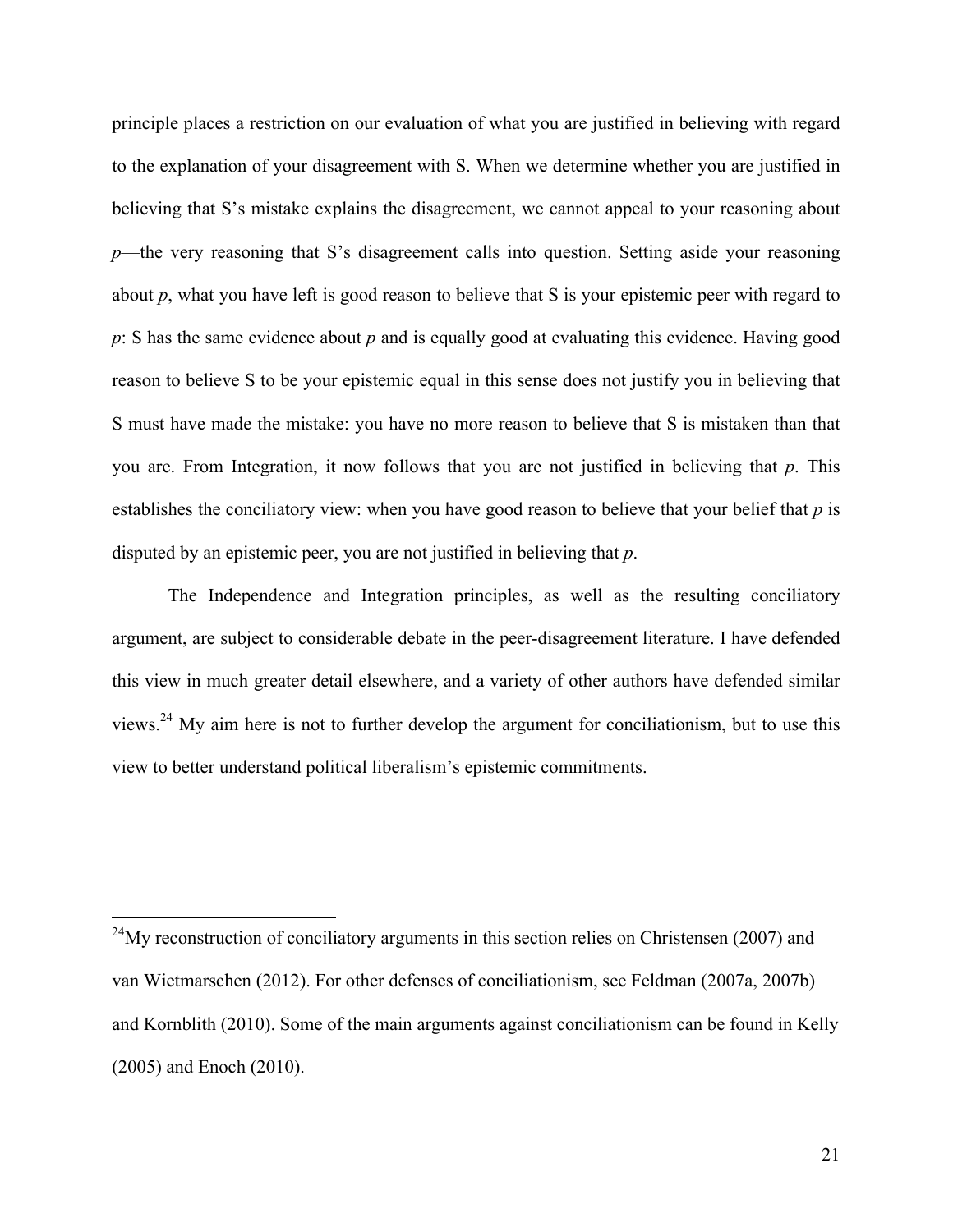# IV. JUSTIFICATORY INCOHERENCE

In Section II, I argued that political liberalism's conception of reasonableness requires citizens to believe that their sectarian views are disputed among the most competent reasoners. In Section III, I argued for a conciliatory view about peer disagreement, which holds that when you believe that *p* and you are justified in believing that your epistemic peer disagrees with you about *p*, you are not justified in believing that *p*. The main aim of this article is to show that these two claims produce a skeptical problem for political liberalism. We have to take a few steps, however, to bring these two claims into contact with one another.

First, the epistemology of disagreement is exclusively concerned with the justification of beliefs. People's sectarian views, however, may at least in part be constituted by attitudes other than belief. A person's Catholic world view, broadly construed, may include emotions, desires, habits, intentions, and feelings. Conciliatory views about disagreement do not apply to such nondoxastic attitudes. My arguments will not assume that religious, moral, and philosophical views are *purely* a matter of belief. Nonetheless, distinctive world views (the major world religions, say) typically have an important belief component, and many or most people seem to hold at least some sectarian beliefs. Moreover, in many cases, other aspects of the sectarian doctrine, such as various rituals or practices, would lose their significance were a central set of beliefs to be given up. My arguments will be concerned with this doxastic component of people's sectarian views, and from now on I will simply focus on citizens' sectarian beliefs rather than their wider sectarian views.<sup>25</sup>

<sup>&</sup>lt;sup>25</sup>Perhaps some people do, or at least could, have a set of sectarian views without any doxastic component, in which case the skeptical problem I will describe would not apply to their views.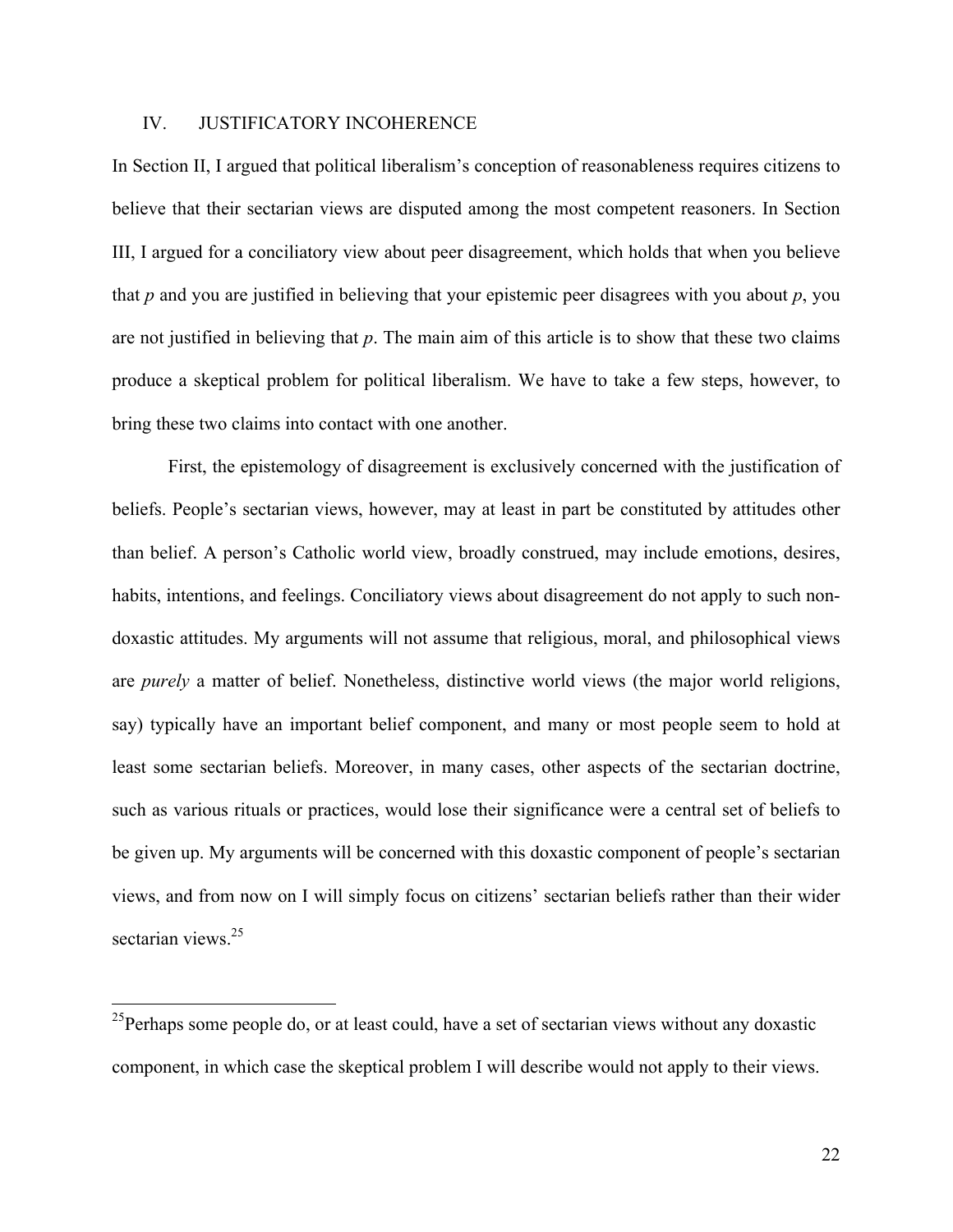Secondly, I have argued that reasonable citizens believe that their sectarian views are disputed at all levels of competence, and this is not quite the same as believing that their sectarian views are disputed by epistemic peers. However, any citizen will take herself to occupy some position in the distribution of competence with regard to any of her sectarian views. Whatever this position is, the reasonable citizen will conclude that each of her sectarian views is disputed by others who are at least equally competent with regard to the issue. Consequently, the reasonable citizen will believe that each of her sectarian views is disputed among her epistemic equals in terms of access to relevant information and possession of relevant intellectual virtues. Although there is still *some* room for disagreement on this point, I will assume that reasonable citizens believe that their sectarian views are disputed by at least some epistemic peers.

With this in place, we are led to two claims. First, given the observations in this section, I take the argument of Section II to show that political liberalism is committed to:

(1) Reasonable citizens believe that their sectarian beliefs are subject to peer disagreement. In other words, it is a requirement of reasonable citizenship to believe that one's sectarian beliefs are subject to peer disagreement. Secondly, in Section III, I have argued for the truth of:

(2) When you believe *p*, and you are justified in believing that S is your epistemic peer and disagrees with you, then you are not justified in believing *p*.

The question is: does it follow from political liberalism's commitment to (1) and the truth of (2) that political liberalism suffers from a skeptical problem?

Note that, taken together, these claims do *not* entail that reasonable citizens' sectarian beliefs are unjustified. Conciliationism says that your sectarian beliefs are unjustified when you are *justified in believing* that they are disputed by epistemic peers. Reasonableness merely requires that you *believe* that your sectarian beliefs are subject to peer disagreement; it does not,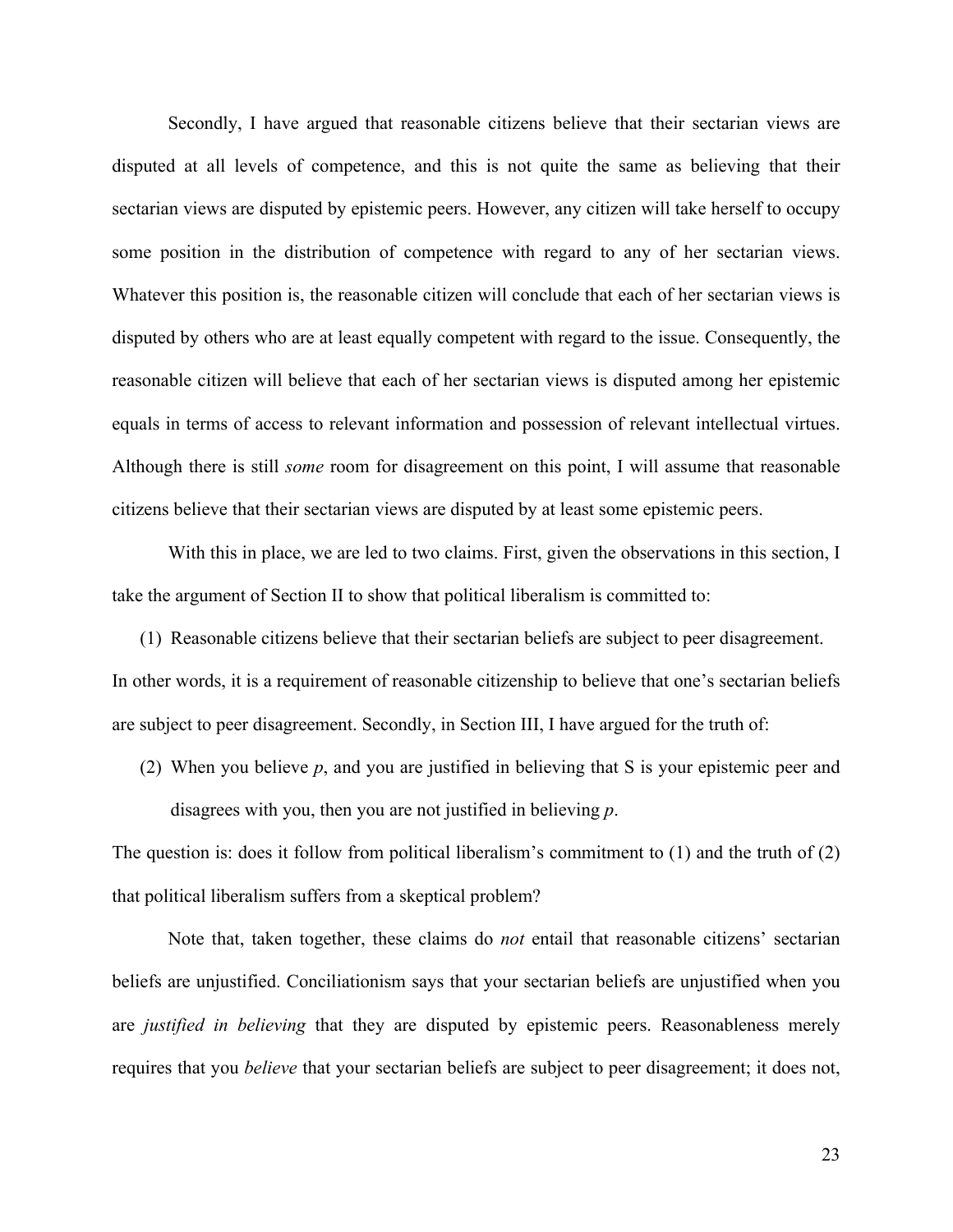and could not, require you to *justifiably* believe so. The requirements of reasonableness do not undermine the justification of citizens' sectarian beliefs. Further, (1) and (2) do not entail that reasonable citizens are hesitant, doubtful, or uncertain about their sectarian beliefs. There is nothing in (1) and (2) to indicate that one couldn't be fully convinced of the truth of one's sectarian beliefs, while at the same time believe that epistemic peers think otherwise. One reason for this is, as I wrote above, (2) does *not* say that reasonable citizens believe in the truth of a conciliatory view about peer disagreement. Reasonable citizens can deny (2) and remain confident in their sectarian beliefs even if they also believe that their sectarian beliefs are subject to peer disagreement. Finally, the requirements of reasonableness are not inconsistent with the truth of sectarian beliefs. It can be true that, say, God exists and also be true that the belief that God exists is subject to peer disagreement. This is important, because it means that political liberalism successfully avoids several skeptical objections that have been made against it: political liberalism's conception of reasonableness does *not* undermine the justification of sectarian belief; it does *not* entail that citizens are uncertain in their sectarian belief; and it does *not* entail that sectarian beliefs are false.

Instead, from political liberalism's commitment to (1) and the truth of (2), it follows that political liberalism is subject to a skeptical problem I will call *Justificatory Incoherence*:

If you are a reasonable citizen who holds a set of sectarian beliefs, then either your belief that your sectarian beliefs are subject to peer disagreement is unjustified, or your sectarian beliefs are unjustified.

Take, for instance, a reasonable citizen who is convinced of Ensoulment. As a reasonable citizen, she believes that Ensoulment is subject to peer disagreement. If that belief is epistemically justified, then her belief in Ensoulment is not. If her belief in Ensoulment is epistemically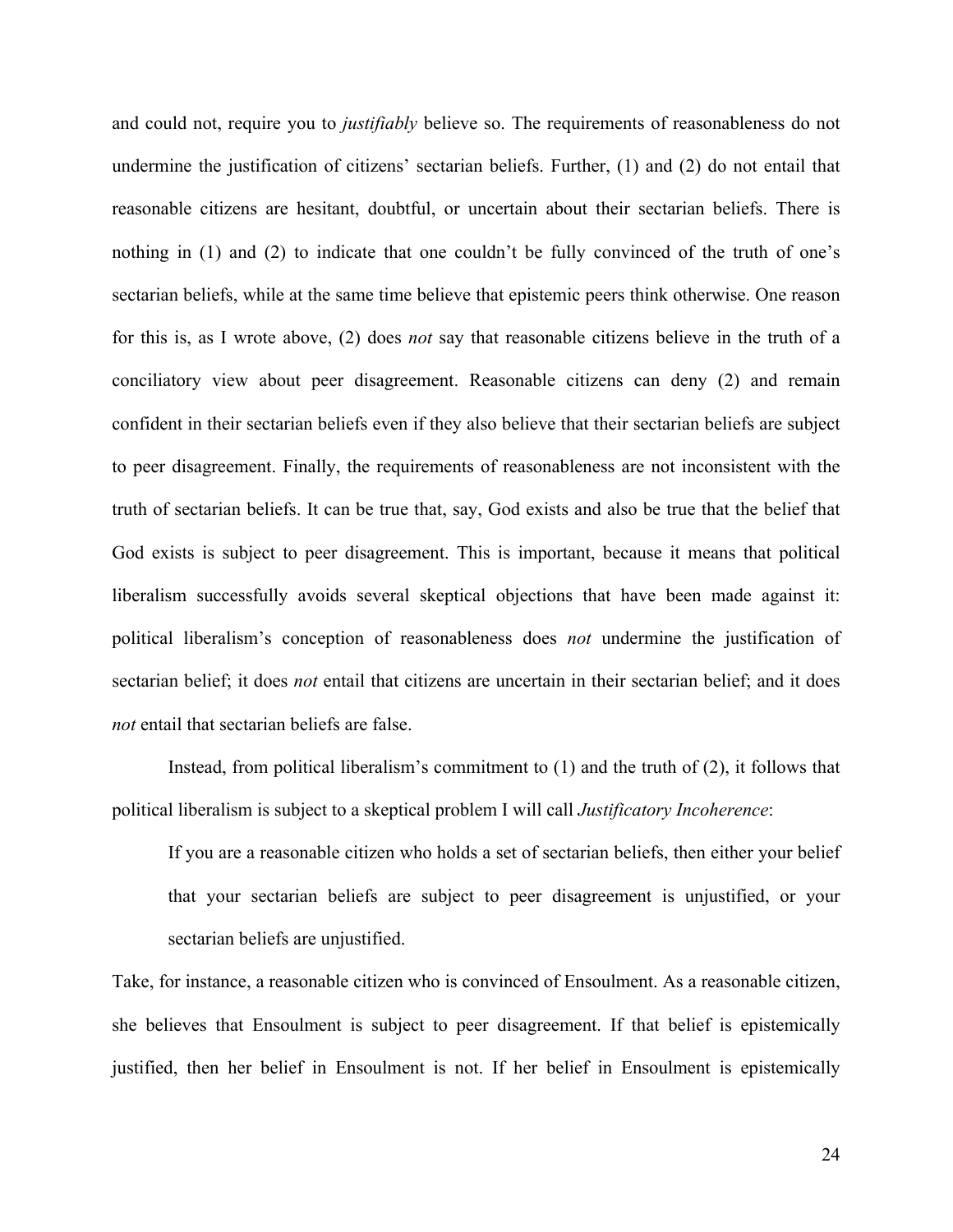justified, then she cannot be justified in believing that Ensoulment is subject to peer disagreement. In other words, it is not possible to be a fully reasonable citizen in accordance with political liberalism's conception of reasonableness and to hold a set of sectarian beliefs without suffering from a failure of epistemic justification. Such a person could have an entirely consistent set of beliefs, so her beliefs could all be true, but they cannot all be epistemically justified. Note that Justificatory Incoherence follows from the demands of reasonable citizenship in combination with the *truth* of the conciliatory view defended in Section III. The argument of this article does not at any point rely on either political liberals or reasonable citizens believing, or being committed to believe, that this conciliatory view is true.

## V. JUSTIFICATORY INCOHERENCE AND RECONCILIATION

The remaining question for this article is whether Justificatory Incoherence represents a problem for political liberalism. In this section, I will argue that it does. The general shape of this argument is that political liberalism's reliance on a conception of reasonableness which includes a significant epistemic commitment is in conflict with political liberalism's reconciliatory aims. In schematic form, the argument proceeds as follows:

- (1) Political liberalism aims to show that citizens can reconcile their acceptance of political liberalism's justification of liberal political institutions with their endorsement of a set of sectarian views.
- (2) Political liberalism only realizes this aim if citizens can coherently accept political liberalism's justification of liberal political institutions together with a set of reasonable sectarian views.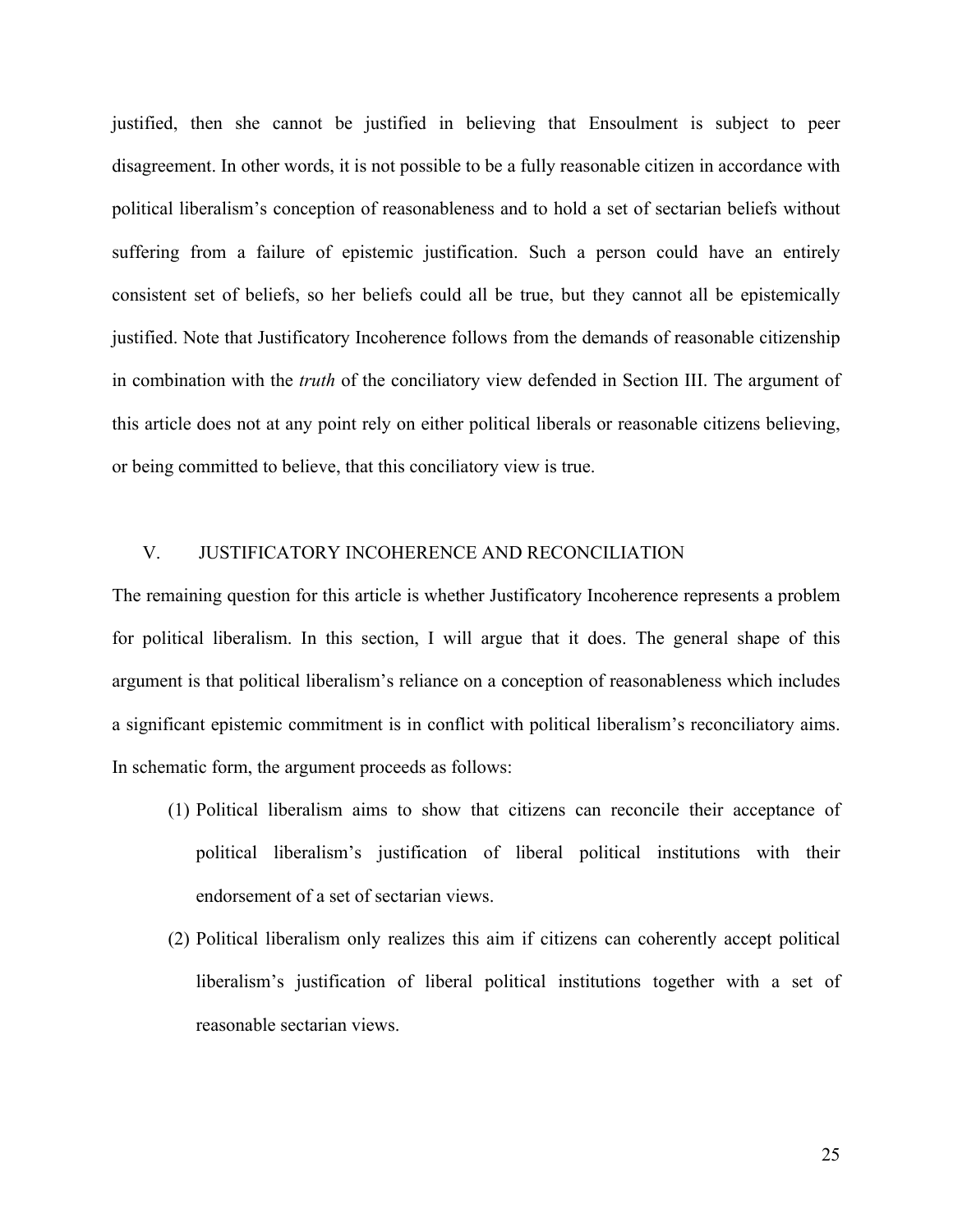- (3) Political liberalism seeks to secure its reconciliatory aim by providing a justification for liberal political institutions in purely political terms, leaving aside nonpublic considerations.
- (4) Political institutions which can be justified on the basis of public political considerations are justifiable to all reasonable citizens, even if those justifications ignore or are in tension with their sectarian views, because reasonable citizens are committed to the Reciprocity Principle.
- (5) The Reciprocity Principle is a plausible principle of political morality in light of reasonable citizens' belief that their sectarian convictions are subject to peer disagreement.
- (6) Justificatory Incoherence tells us that citizens cannot coherently hold a set of sectarian beliefs and, at the same time, believe that those sectarian beliefs are subject to peer disagreement.
- (7) Conclusion: political liberalism fails in its reconciliatory aim.

I will explain and motivate each of the steps in this argument.

The first claim requires us to take a closer look at political liberalism's reconciliatory aims. As I said in the introduction, political liberalism does not *just* aim to provide an account of why liberal political institutions are, in fact, justified. Instead, it aims to show that liberal political institutions are justifiable to the members of the political society, despite their endorsement of a wide range of religious, moral, and philosophical views. Drawing on political liberalism's central concepts, as introduced in Section II, we can formulate this aim more precisely as follows: political liberalism aims to show that liberal political institutions are justifiable to all reasonable citizens, despite their endorsement of a variety of sectarian, but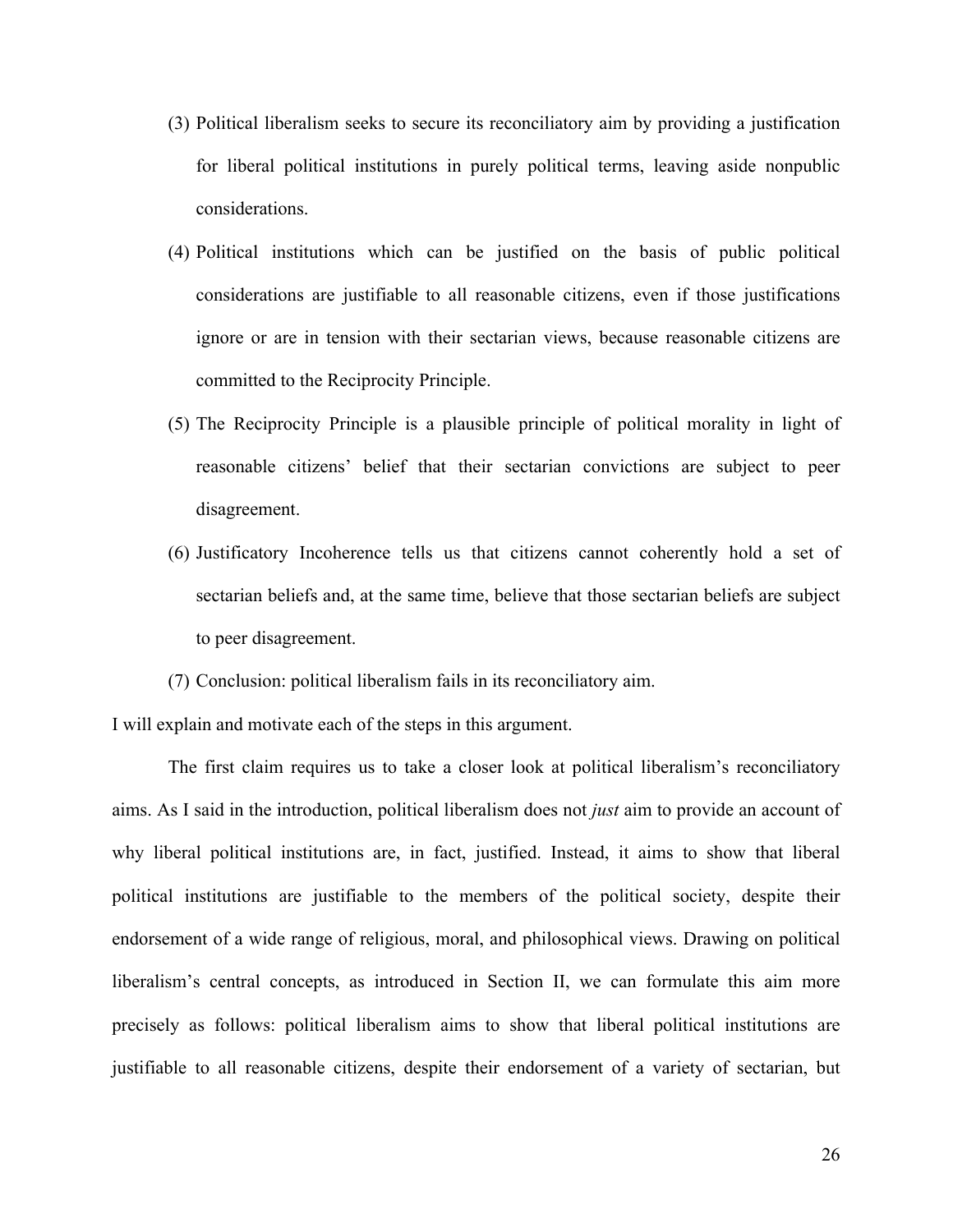reasonable, doctrines. In other words, political liberalism seeks to provide a justification for liberal political institutions which reasonable citizens can reconcile with their endorsement of a reasonable sectarian doctrine.

Claim (2) is meant as an uncontroversial statement of a necessary condition for the realization of political liberalism's reconciliatory aim. If citizens can only accept political liberalism's justification for liberal political institutions, together with their sectarian convictions, on pain of incoherence, then political liberalism has not shown how citizens can reconcile their political and their sectarian commitments. It is important to note that (2) does *not* require that this justification can be coherently endorsed together with each and every sectarian view citizens could reasonably hold. More minimally, (2) requires that the endorsement of a set of sectarian views is not, as such, incoherent with the endorsement of political liberalism's justification for liberal political institutions.

Claims (3) and (4) state basic features of political liberalism, as outlined in Section II. Political liberalism's strategy for providing a justification for liberal political institutions that citizens can reconcile with their endorsement of a set of sectarian views is to provide a justification for such institutions drawing exclusively on public political considerations. As outlined in Section II, the set of public considerations includes basic liberal democratic values such as the political values of freedom, equality, and fair social cooperation—but excludes sectarian views. Political institutions that can be justified in exclusively public terms count as *justifiable to* all reasonable citizens, because reasonable citizens accept the Reciprocity Principle. This means that reasonable citizens think that political decisions must be justified only on the basis of public political considerations, and not on the basis of reasonably disputed sectarian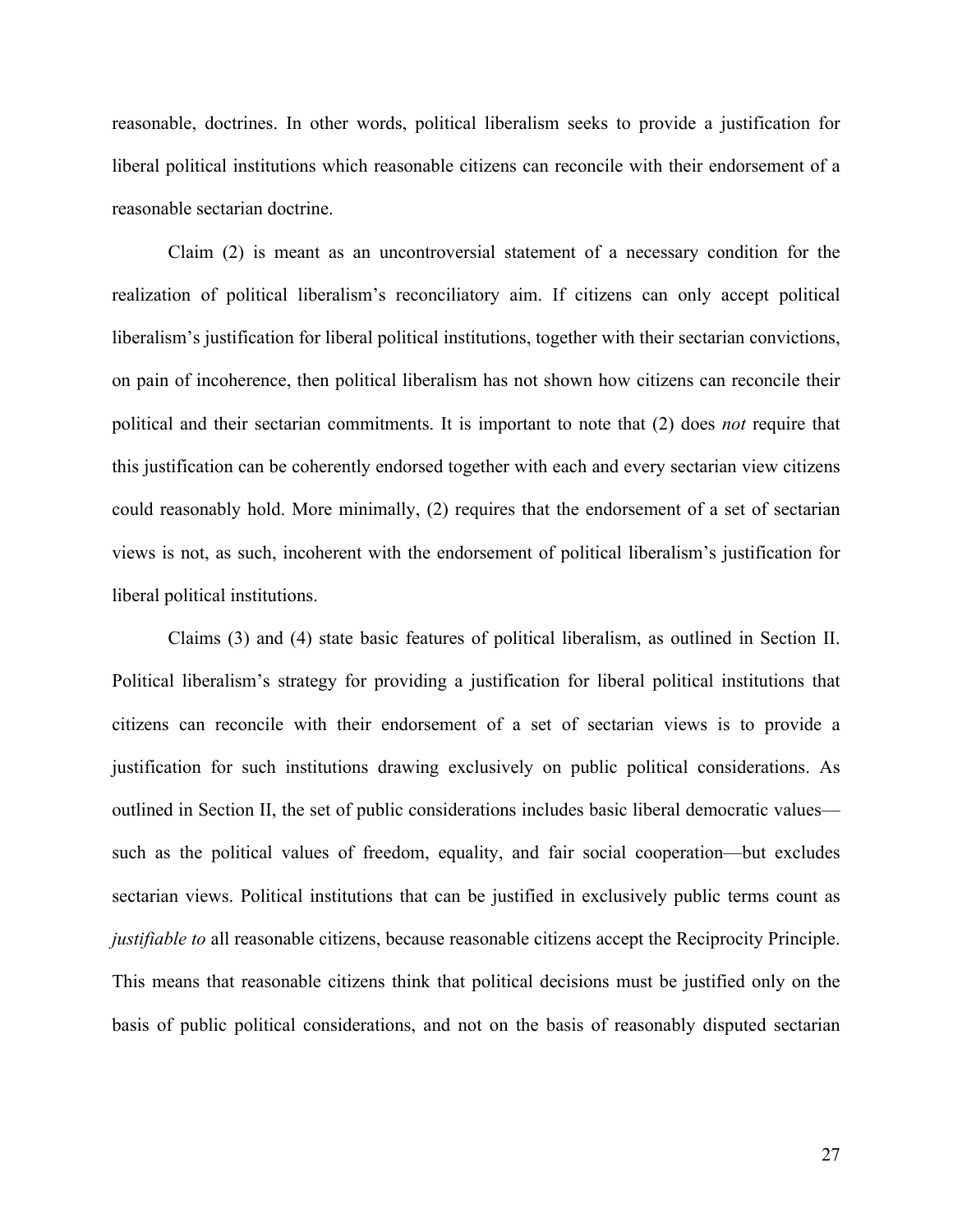views. Consequently, reasonable citizens can accept publically justified political decisions, even if those decisions are in tension with their sectarian views.

Claims (5) and (6) have both been defended in the earlier sections of this article. In Section II, I argued that it is part of political liberalism's conception of reasonableness that reasonable citizens believe that their sectarian convictions are disputed at all levels of competence they believe present in their political society. Based on some further considerations offered in Section IV, it follows that reasonable citizens believe that their sectarian beliefs are subject to peer disagreement. Claim (6) is supported by the argument for a conciliatory view about peer disagreement in Section III. This argument shows that when a reasonable citizen holds a set of sectarian beliefs, then their belief set is subject to a particular kind of incoherence: either their sectarian beliefs are unjustified or their belief that their sectarian beliefs are subject to peer disagreement is unjustified.

How do all of these claims, taken together, show that political liberalism fails in its reconciliatory aim? Claims  $(2)$ – $(6)$  serve to establish a connection between Justificatory Incoherence and political liberalism's reconciliatory aims. In brief, political liberalism must show that citizens can coherently endorse political liberalism's justification of liberal political institutions together with a set of sectarian views (2); to show this, political liberalism offers a justification in terms of public considerations (3); publicly justified political institutions are justifiable to all reasonable citizens, because they accept the Reciprocity Principle (4); the Reciprocity Principle provides citizens with a plausible rationale for political restraint, because reasonable citizens believe that their sectarian views are subject to peer disagreement (5); but and here is the problem—citizens cannot, without incoherence, hold a set of sectarian beliefs and, at the same time, believe that those sectarian beliefs are subject to peer disagreement (6).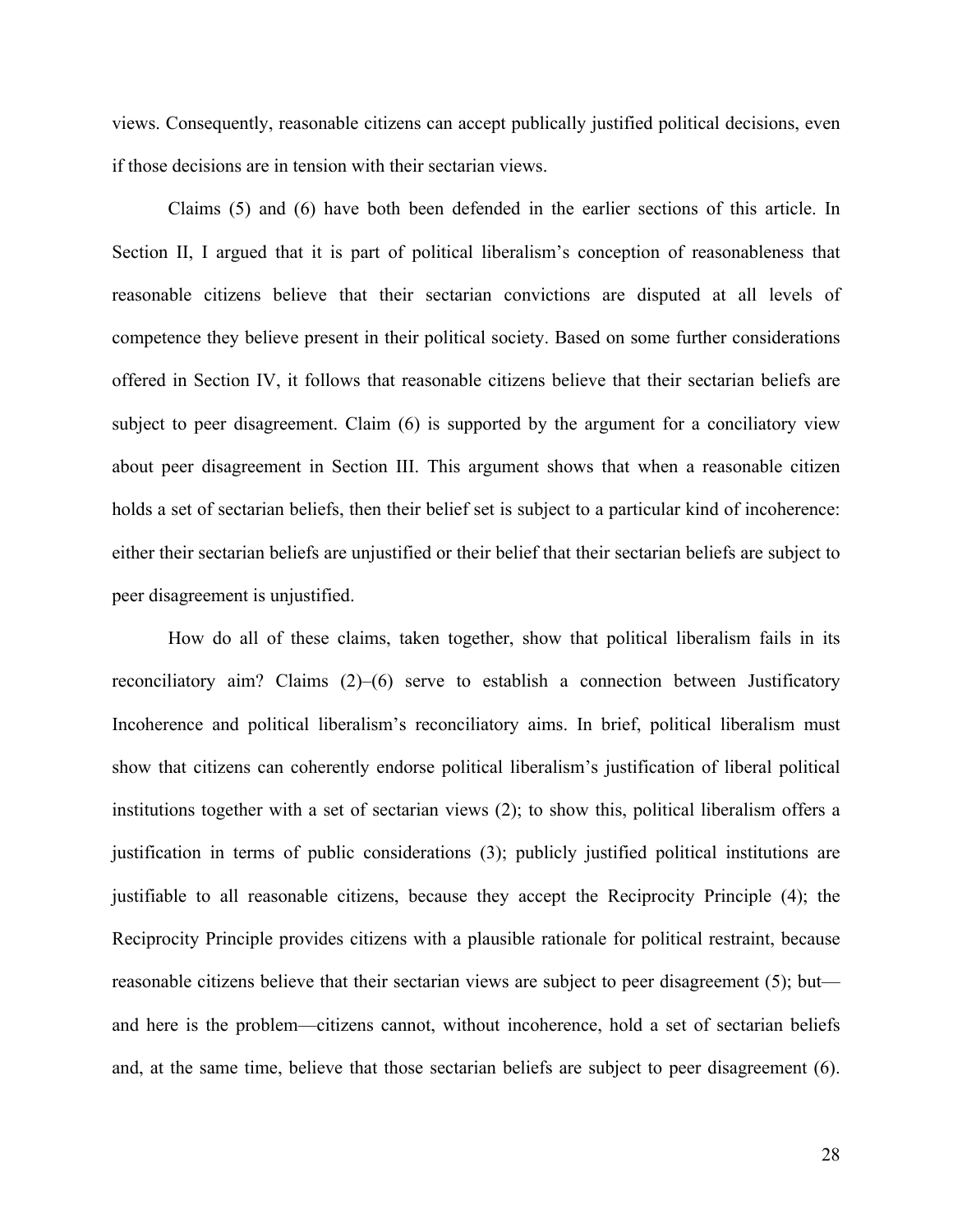The central argument of this article shows that political liberalism's attempt to reconcile citizens' political and sectarian commitments ultimately presupposes that citizens are committed to an incoherent set of beliefs.

To further explain the force of this argument, I will consider one objection to it. Insofar as citizens face a skeptical challenge to their sectarian commitments, one might think this challenge arises from the truth of a conciliatory view about peer disagreement, together with citizens being justified in believing that their sectarian beliefs are subject to peer disagreement. As I indicated above, however, political liberalism is not committed to a conciliatory view about peer disagreement and, more obviously, political liberalism does not *make* such a view true. Further, political liberalism does not, and could not, provide citizens with epistemic justification for the belief that their sectarian views are subject to peer disagreement.<sup>26</sup> Whatever skeptical challenges citizens face, it seems that they face them independently of political liberalism and its demands of reasonable citizenship. How, then, can the argument of this article lay these skeptical challenges at the doorstep of political liberalism?

In answer to this question, consider, first, the prospects of political liberalism insofar as citizens are *not* epistemically justified in believing that their sectarian beliefs are subject to peer disagreement. In this case, political liberalism clearly faces a problem. After all, epistemic justification is the central normative standard that applies to beliefs: epistemically unjustified

 $^{26}$ Of course, my arguments in Section II indicate that it is politically advantageous in certain ways if citizens do have this belief: it plays a key role in explaining why the Reciprocity Principle imposes a plausible form of political restraint. Such considerations, however, do not provide epistemic justification for the belief.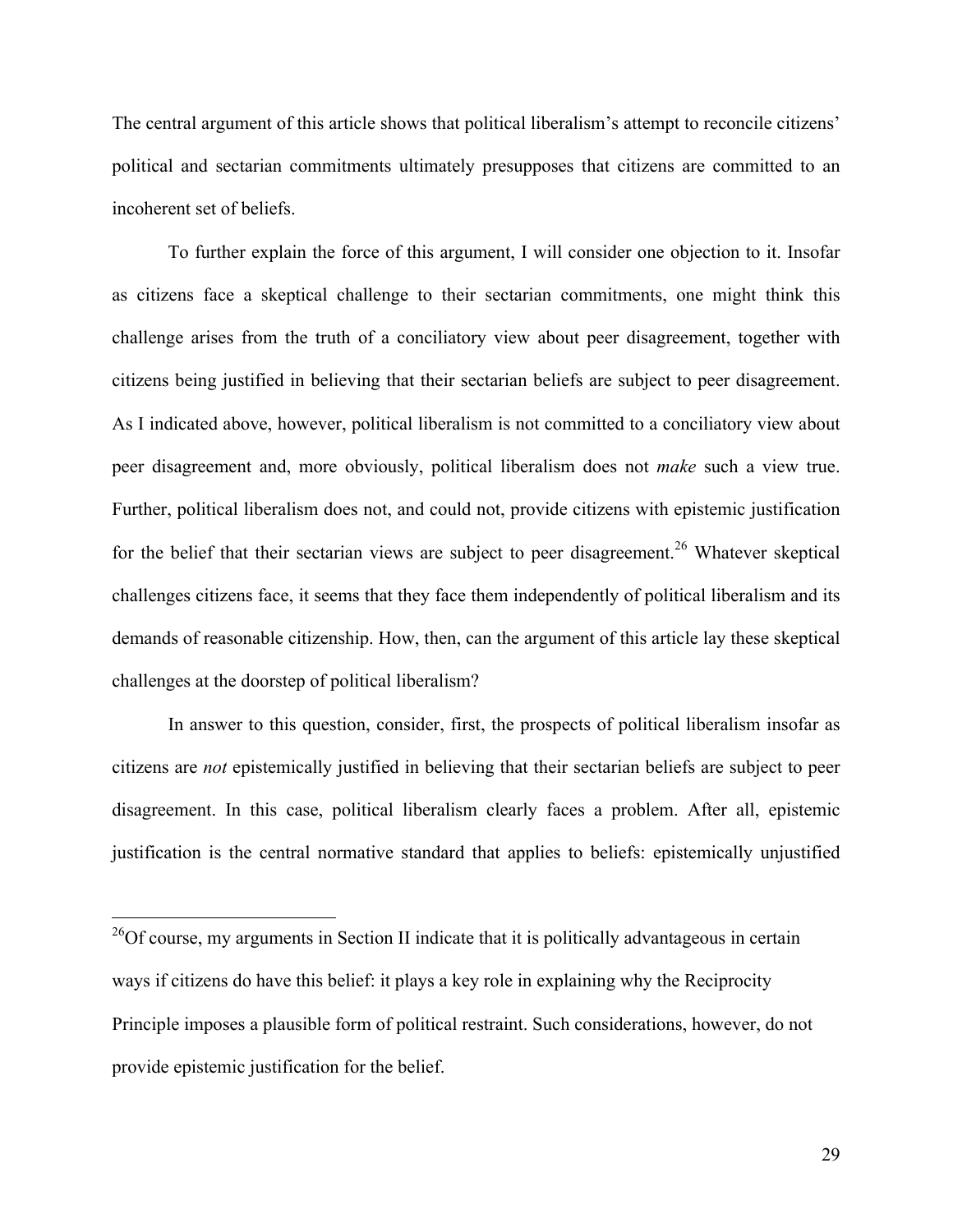beliefs are simply unjustified, they are beliefs we should reject. As claims (3)–(5) show, political liberalism's justification of liberal political institutions to all reasonable citizens ultimately turns on those citizens' belief that their sectarian views are subject to peer disagreement. If this belief is epistemically unjustified, then citizens should reject it. Consequently, political liberalism would have failed to provide a justification of liberal political institutions which is acceptable to citizens with a wide range of different sectarian views, for the simple reason that it has failed to provide an acceptable justification for liberal political institutions.

I turn, then, to the prospects of political liberalism insofar as citizens *are* epistemically justified in believing that their sectarian beliefs are subject to peer disagreement.<sup>27</sup> Of course, the

 $27$ Are we in fact epistemically justified in believing that our sectarian views are subject to peer disagreement? We need not expect the answer to be the same for everyone, nor for each of our sectarian views. However, Elga (2007), pp. 492–4, argues that we generally do not have good reason to believe that those who disagree with us in "messy real world" cases of disagreement are our epistemic peers; see also Christensen  $(2011)$ , pp. 15–16. Disagreements about our sectarian views would—unlike simplified cases of disagreement about horse races and restaurant bills discussed in this literature—fall into this category. The reason he gives is that in messy realworld cases, the issue under dispute is so deeply entangled with many of our other views that no disagreement-independent basis remains from which we can judge the other person to be an epistemic peer. Consequently, Elga argues, in such cases we do not have good reason to believe those who disagree with us to be our epistemic peers. I agree with Kornblith (2010), pp. 47–51, that this argument exaggerates how little common ground there normally is between people, even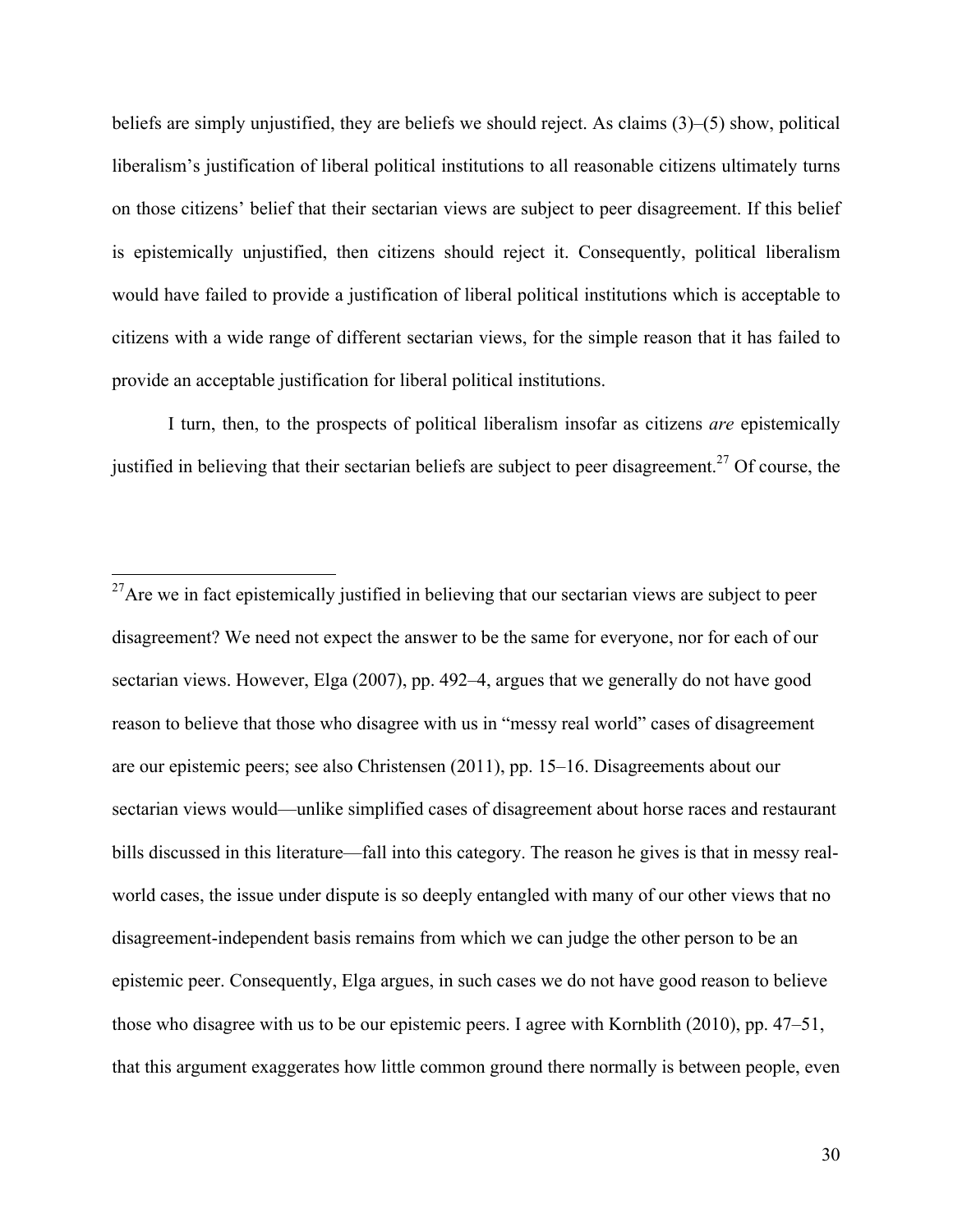conciliatory view defended in Section III would entail that citizens' sectarian beliefs are not epistemically justified. This may be a skeptical problem for citizens, but how is it a skeptical problem for political liberalism? The answer is that even though political liberalism does not make it the case that citizens are epistemically justified in believing that their sectarian beliefs are subject to peer disagreement, political liberalism does *rely* on this being the case. As claims (3)–(5) show, the acceptability of the political justification that political liberalism addresses to reasonable citizens ultimately depends on reasonable citizens' belief that their sectarian views are subject to peer disagreement. Insofar as this belief is epistemically unjustified, citizens should reject it. This means that political liberalism relies on the truth of a claim which, given the truth of the conciliatory view defended in this article, entails that citizens' sectarian beliefs are unjustified. Such reliance is incompatible with political liberalism's reconciliatory aims.

## VI. RESPONSES

 $\overline{a}$ 

Whether political liberalism faces skeptical problems has been the subject of some debate. Rawls's discussion of skeptical concerns largely focuses on the compatibility of the burdens of judgment with the truth of sectarian doctrines and with sectarian belief:

Political liberalism does not question that many political and moral judgments are correct and it views many of them as reasonable. Nor does it question the possible truth

in cases of sectarian disagreement, so I don't think Elga shows that we generally have no good reason to believe that our views are disputed by our epistemic peers.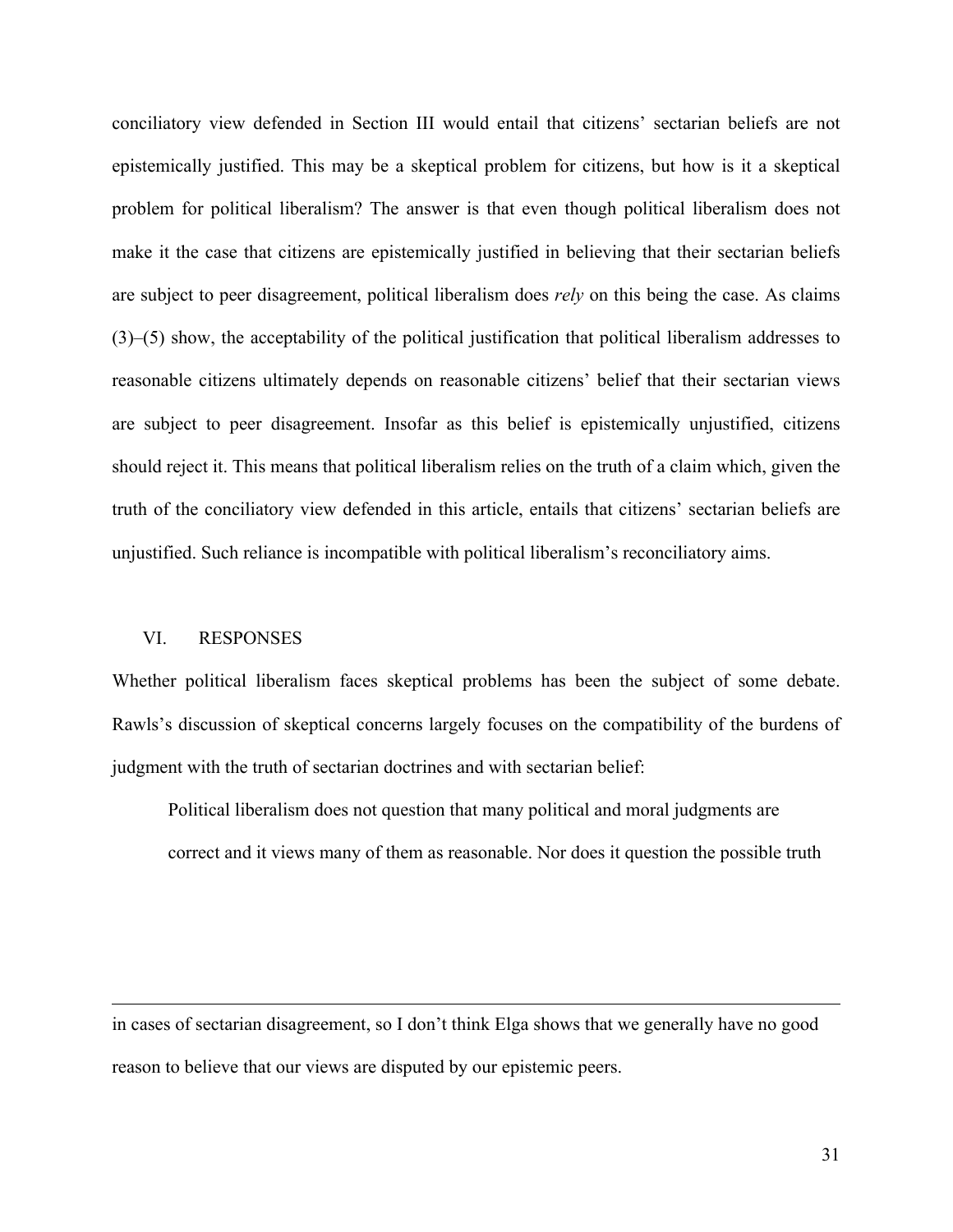of affirmations of faith. Above all, it does not argue that we should be hesitant and uncertain, much less skeptical, about our own beliefs. $28$ 

And further:

Imagine rationalist believers who contend that these beliefs [concerning salvation] are open to and can be fully established by reason (uncommon though this view may be). In this case, the believers simply deny what we have called "the fact of reasonable pluralism." So we say of the rationalist believers that they are mistaken in denying that fact; but we need not say that their religious beliefs are not true.<sup>29</sup>

Likewise, Quong argues that the burdens of judgment are compatible with the truth of sectarian doctrines, and that the acceptance of the burdens of judgment is compatible with sectarian belief. Moreover, Quong argues that acceptance of the burdens of judgment is consistent with denying the *possibility* that one's sectarian views are false. 30

I agree with Rawls's and Quong's claims: my discussion does *not* show that reasonableness is incompatible either with the truth of sectarian doctrines or with sectarian

<sup>&</sup>lt;sup>28</sup> Rawls 1993, p. 63. Rawls continues: "Rather, we are to recognize the practical impossibility of reaching reasonable and workable political agreement in judgment on the truth of comprehensive doctrines, especially an agreement that might serve the political purpose, say, of achieving peace and concord in a society characterized by religious and political differences"; ibid. This sentence may suggest that the Reciprocity Principle is motivated by a practical concern for social stability, rather than by any kind of intellectual modesty. Despite this suggestion, it is clear that the burdens of judgment play a crucial role in Rawls's account of reasonableness.

 $^{29}$ Ibid., pp. 152–3.

 $30$ Quong 2010, pp. 247–50.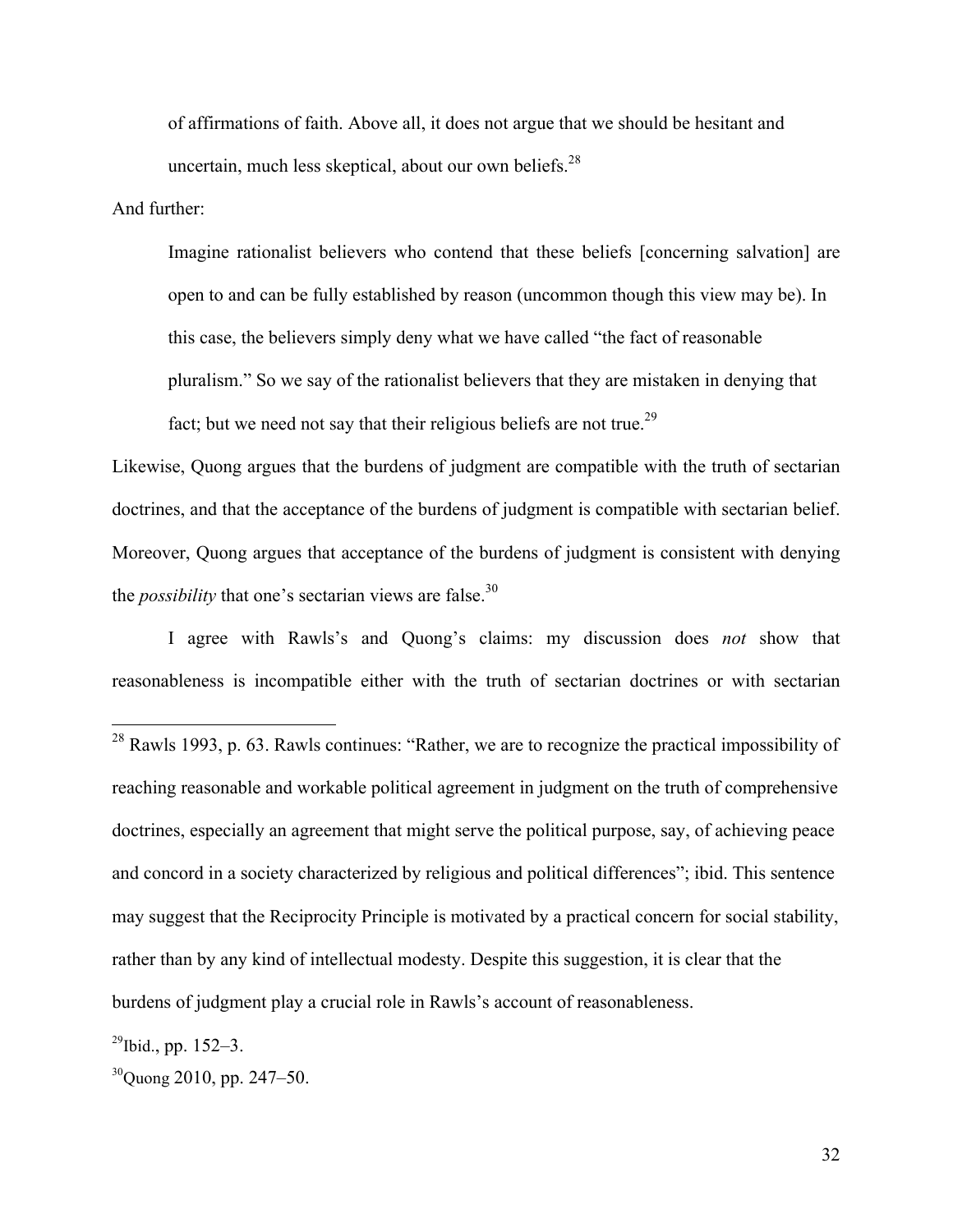belief. Political liberalism successfully avoids *those* skeptical concerns. The problem, however, is that political liberalism requires citizens to have a certain view about the causes of sectarian disagreement, and if this view is epistemically justified, then citizens' sectarian beliefs are epistemically unjustified. Rawls does not address this problem, but Quong discusses the related question of whether the acknowledgement of reasonable sectarian disagreement makes it irrational to retain a high degree of confidence in one's sectarian beliefs. His answer is a qualified one:

The answer, it seems clear to me, is no, though I concede there does not appear to be any obvious way of showing this to be correct. Still, the burden of proof must lie with the proponents of the skeptical objection since it is they who claim that the burdens of judgments and the ensuing reasonable disagreement should *always* cause people to doubt or be uncertain about their own beliefs.<sup>31</sup>

Once again, I agree: it is not obvious that the acknowledgment of reasonable disagreement, even if understood to include the belief that one's sectarian beliefs are disputed by epistemic peers, undermines the rationality of those sectarian beliefs. I also agree that the burden is on those who claim that reasonable disagreement undermines epistemic rationality. However, this burden is being shouldered by the arguments for conciliationism about peer disagreement. I conclude that existing discussions of skeptical concerns about political liberalism do not provide an answer to Justificatory Incoherence.

There are a number of other ways a proponent of political liberalism could respond to Justificatory Incoherence. I will discuss the responses that seem most promising. First, the conciliatory argument described in Section III concerns disagreements between exactly two

 $31$ Quong 2010, p. 254.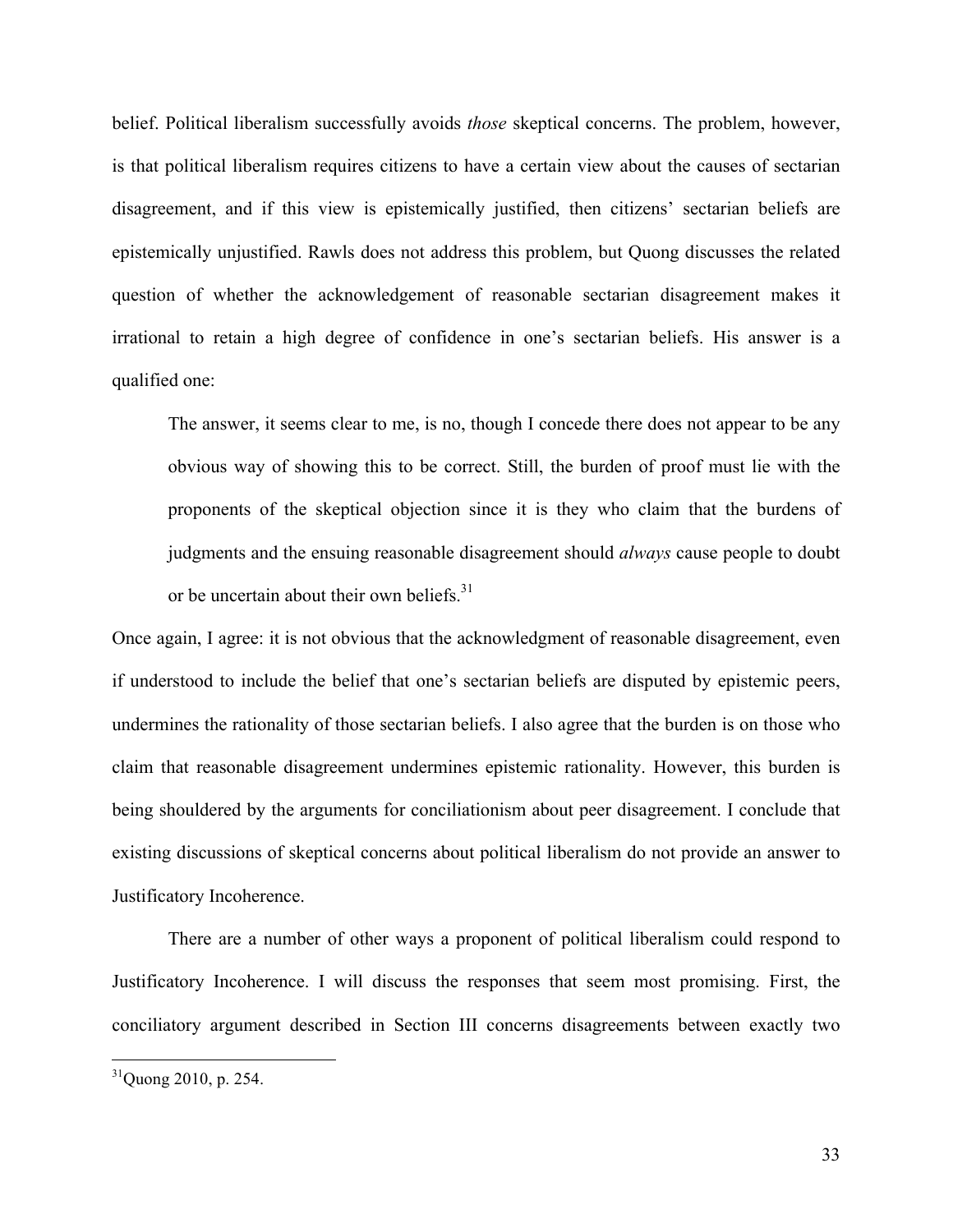epistemic peers. Reasonable citizens find themselves in disagreement about sectarian issues with large numbers of other people, holding a wide range of different views, having different kinds of evidence for those views, and being at different levels of competence when it comes to thinking about sectarian issues. Even if, as I claimed in Sections II and IV, reasonable citizens believe their sectarian beliefs to be disputed by *some* epistemic peers, they could, in keeping with the demands of reasonableness, believe that the majority of well-informed and thoughtful reasoners share their beliefs. In this case, it is not clear that conciliationism puts pressure on the rationality of their sectarian beliefs.<sup>32</sup>

This does not provide a convincing answer to Justificatory Incoherence. The independence principle tells us that when we assess the epistemic significance of someone's disagreement, we should not take into consideration our own reasoning about the issue under dispute. This also applies to the epistemic significance of someone's agreement: insofar as my reason for believing that you are a competent thinker is that you believe *p*, my belief that *p* receives no support from your agreement. So, to avoid Justificatory Incoherence, a reasonable citizen needs independent reasons to think that a majority of the most competent people agree with her views. At best, this strategy secures the rationality of the sectarian views of those citizens who happen to have good reason to believe that the social epistemological facts are on

<sup>&</sup>lt;sup>32</sup>Whether it does would seem to depend on whether the members of the well-informed and thoughtful majority hold their views independently from one another. If they all hold their beliefs purely on the authority of a single influential sectarian leader, their beliefs should not put the same weight in the scale as they would if they were held on the basis of independent reflection.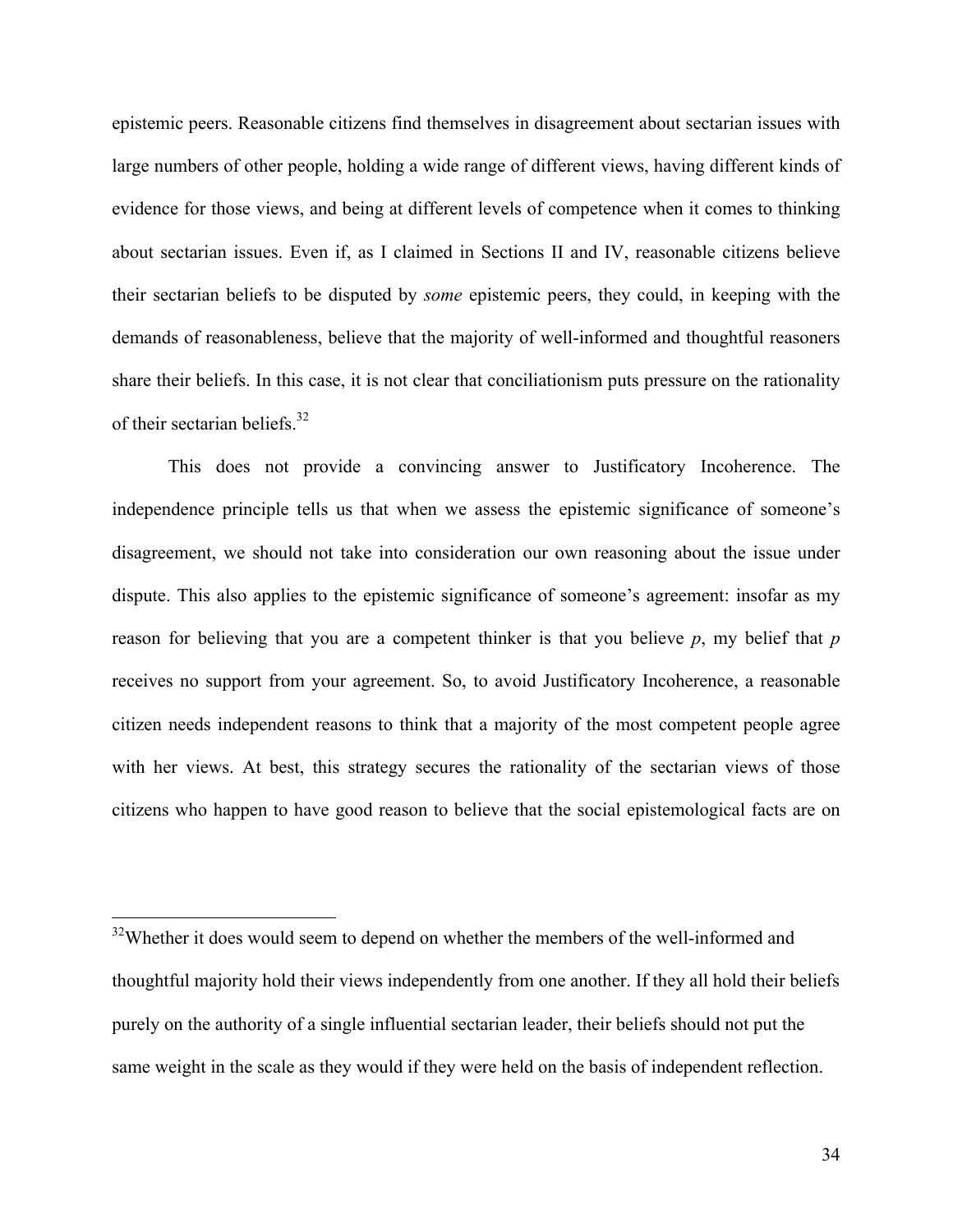their side. In a society characterized by widespread reasonable sectarian disagreement, this strategy seems unlikely to be successful.<sup>33</sup>

Secondly, a key assumption of the conciliatory argument is that you have good reason to believe that either your own or S's mistake explains the disagreement. The relevant notion of "mistake" in this context refers to a failure of epistemic justification, not simply to the idea that either your own or S's belief is *false*. <sup>34</sup> That is, conciliationism assumes that you have good reason to believe that either your belief that  $p$  or S's belief that  $\neg p$  is unjustified. We could try to avoid the problem posed by Justificatory Incoherence by claiming that this assumption is, perhaps especially in cases of sectarian disagreement, unwarranted. Of course, we can easily imagine scenarios in which one person justifiably believes  $p$  and another justifiably believes  $\neg p$ . The assumption is plausible only because we are assuming that you and S are epistemic peers, which implies that you and S have the same evidence with regard to *p*. This means that if we answer Justificatory Incoherence by insisting on the possibility of mistake-free disagreement, we come close to committing ourselves to a very strong variant of permissivism about epistemic justification: one person can justifiably believe *p* and another can justifiably believe  $\neg p$ , even if

 $33$ As Kelly (2005) argues, consideration of disagreements between more than two persons does indicate that we ultimately need a theory about the epistemology of disagreement stated in terms of degrees of credence, rather than flat-out attitudes of belief, disbelief, and suspension of judgment.

 $34$ The latter would be a trivial assumption that would undermine the strategy of determining whether you are justified in believing that *p*, despite S's disagreement, by determining whether you are justified in believing that S's mistake, rather than your own, explains the disagreement.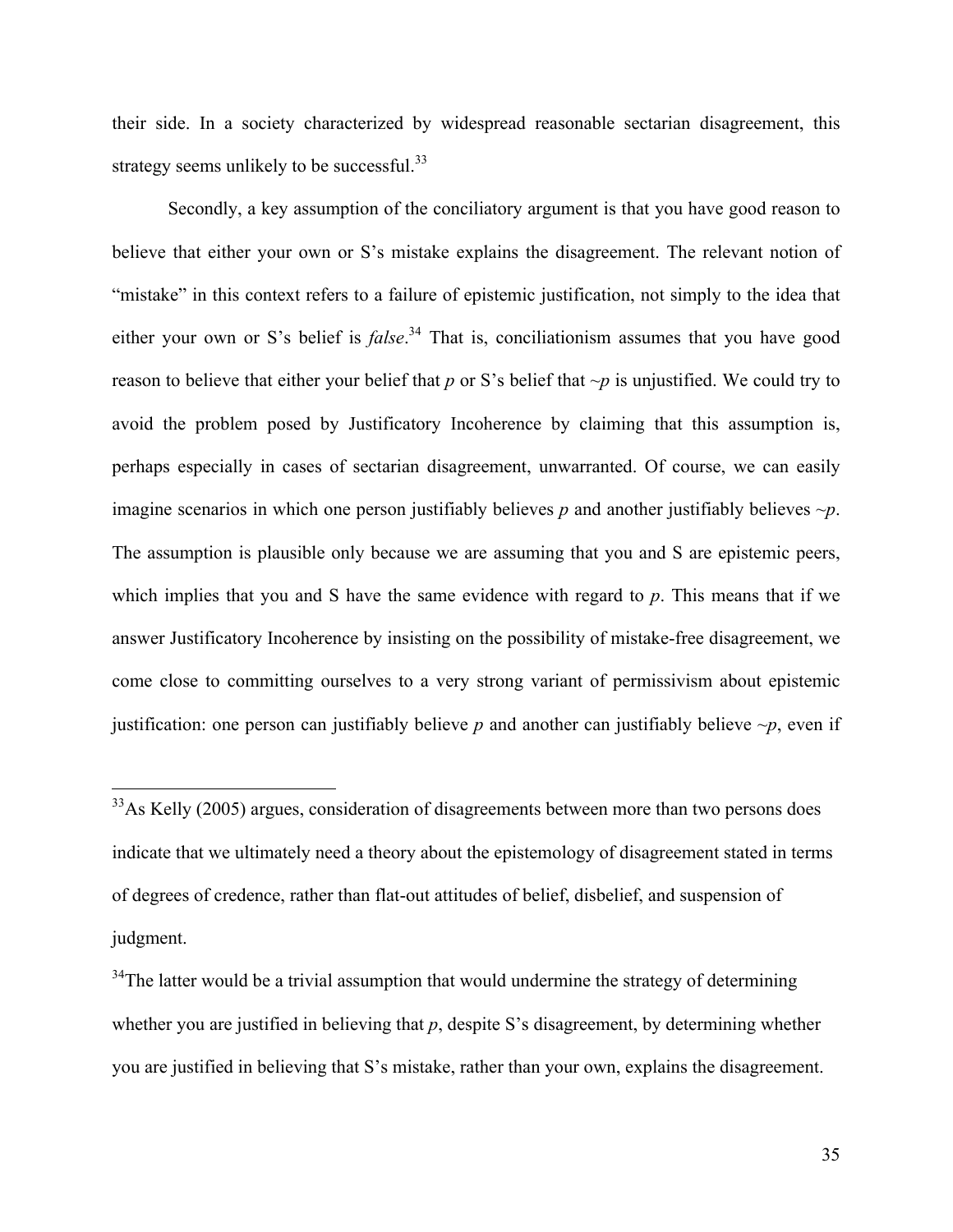they have the same body of evidence with regard to  $p<sup>35</sup>$  I cannot here settle the considerable debate about permissivism, so I will simply note that the proposed response to Justificatory Incoherence comes at the cost of making political liberalism dependent on a highly controversial epistemological doctrine.36

Third, and finally, I have assumed that people's sectarian views are at least in part constituted by attitudes of belief. One could try to avoid the problem of Justificatory Incoherence by arguing that, although many or most sectarian views are in part constituted by cognitive attitudes, these attitudes need not be beliefs. The cognitive elements of people's sectarian views might more properly be understood as attitudes of acceptance, trust, or faith. Christians may be said to have faith that Christ is our savior, accept or trust that he is, but not believe that he is. If we can then show that the requirements of rationality or justification for these non-belief cognitive attitudes are different from those that apply to beliefs, we might be able to deny that conciliationism applies to these attitudes. As a result, citizens could rationally accept, trust, or have faith that certain sectarian views are correct, despite acknowledging that these views are disputed amongst their epistemic peers. Though I believe this to be one of the most promising

<sup>&</sup>lt;sup>35</sup>We are not quite committing ourselves to this view because, to avoid the skeptical problem of Justificatory Incoherence, we only need people to *have good reason to believe* they are in a mistake-free disagreement; we don't have to claim that they can actually be in such a disagreement. For a useful discussion of these issues, see Ballantyne and Coffman (2011).  $36$  For arguments against permissivism, see White (2005); Christensen (2007); Feldman (2007b); Sosa 2010. See Rosen (2001) and especially Schoenfeld (2012) for a defense of permissivism.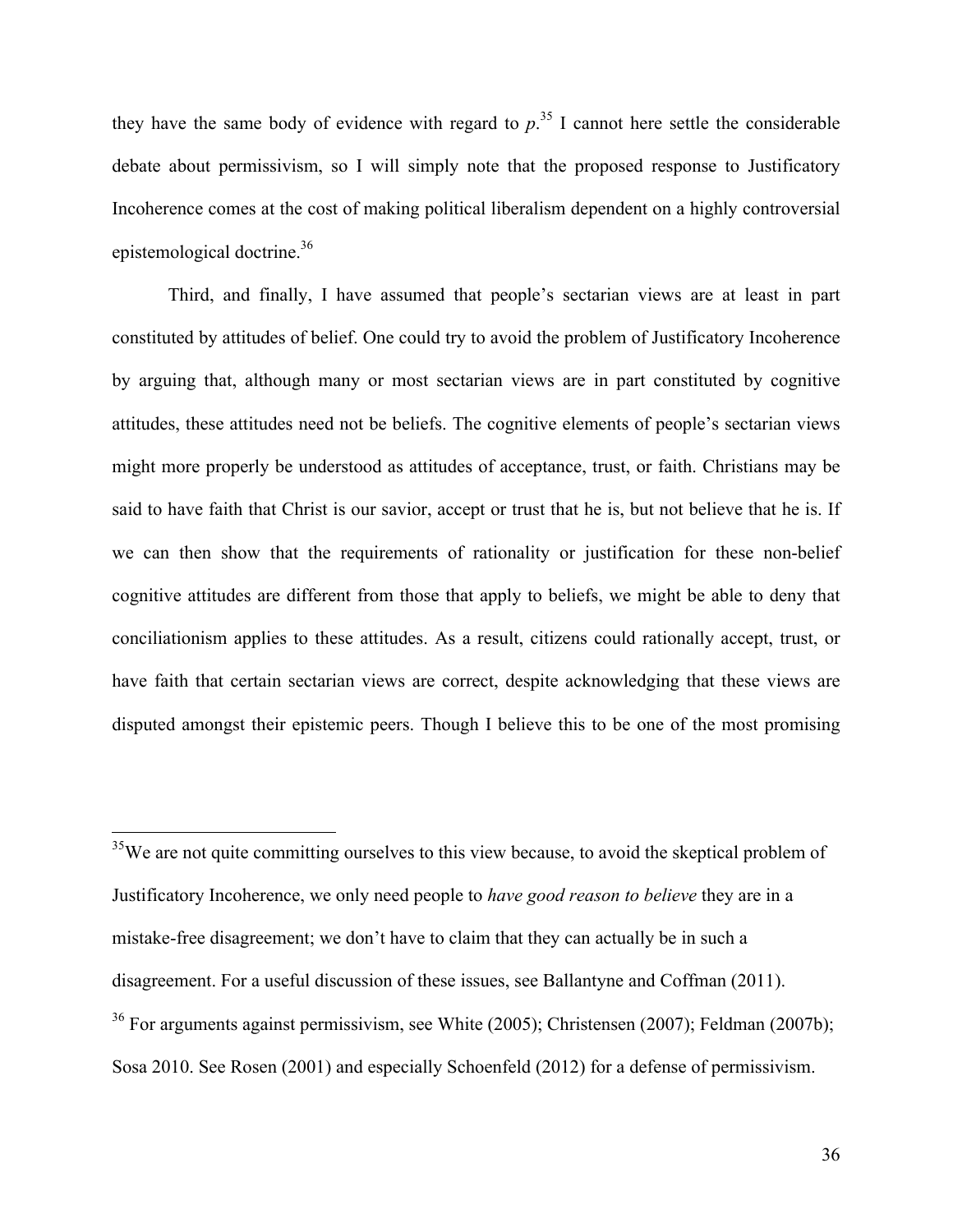avenues for responding to Justificatory Incoherence, it would carry a commitment to a rather controversial picture of the nature of our sectarian convictions.

My main aim in this article has been to show that political liberalism suffers from a skeptical problem. Even though political liberalism successfully avoids a number of skeptical concerns, the recent debate about peer disagreement helps us see that political liberalism leaves reasonable citizens in the awkward predicament I call Justificatory Incoherence. The discussion in this last section is not meant to show that this problem cannot be resolved and that political liberalism must be rejected. Instead, my discussion suggests that there is no straightforward and costless solution to the problem, and that, consequently, the epistemic commitments of political liberalism warrant further investigation.

# **References**

Alston, William P. 1991. *Perceiving God*. Ithaca: Cornell University Press.

Ballantyne, Nathan and E. J. Coffman. 2011. Conciliationism and uniqueness. *Australasian Journal of Philosophy*, 90, 657‒70.

Barry, Brian. 1993. *Justice as Impartiality*. Oxford: Oxford University Press.

Christensen, David. 2007. Epistemology of disagreement: the good news. *Philosophical Review*, 116, 187‒21.

Christensen, David. 2011. Disagreement, question-begging and epistemic self-criticism. *Philosophers' Imprint*, 11, 1‒22.

Eberle, Christopher. 2002. *Religious Conviction in Liberal Politics*. Cambridge: Cambridge University Press.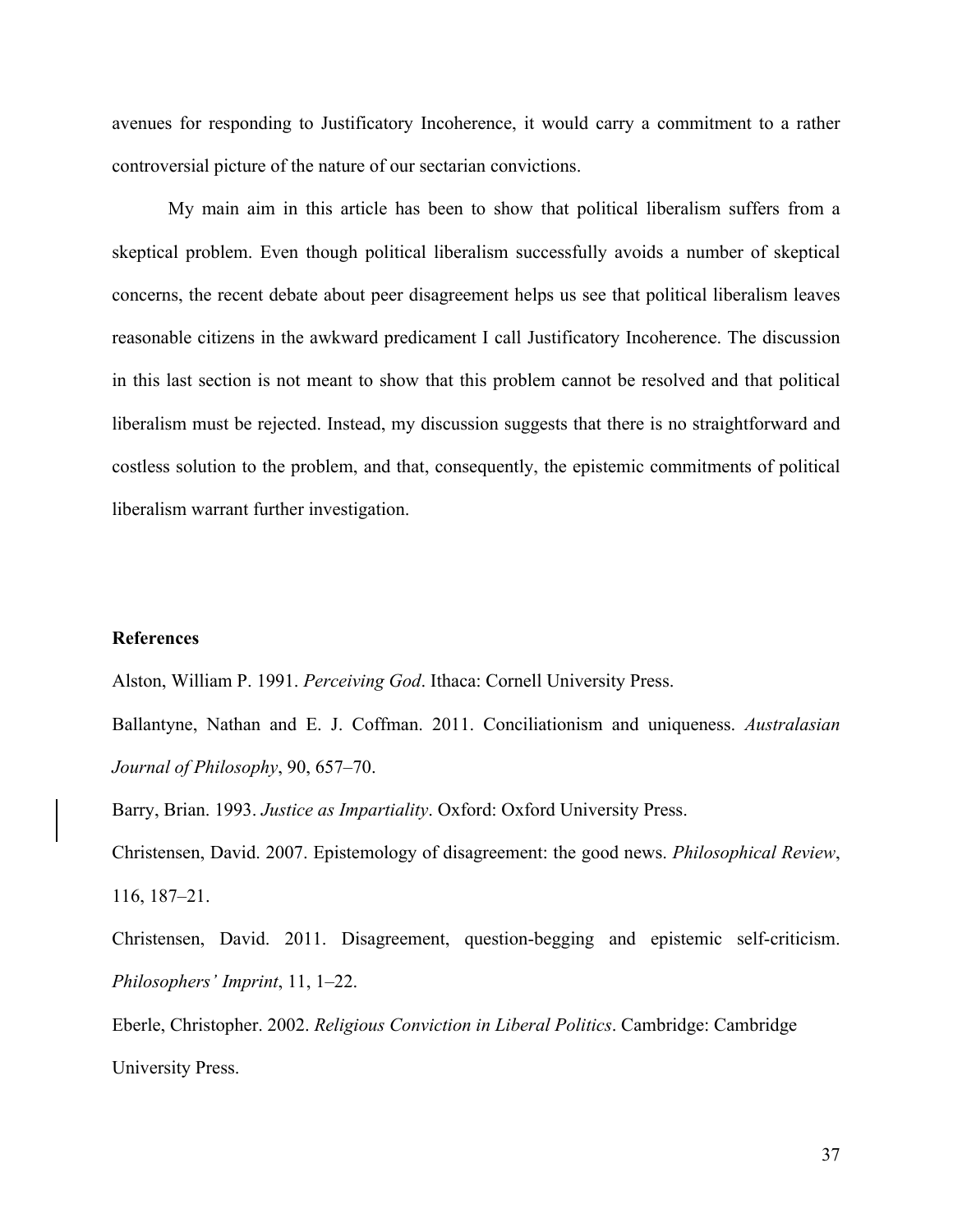Elga, Adam. 2007. Reflection and disagreement. *Noûs*, 41, 478–502.

Enoch, David. 2010. Not just a truthometer: taking oneself seriously (but not too seriously) in cases of peer disagreement. *Mind*, 119, 953–97.

Enoch, David. 2017. Political philosophy and epistemology: the case of public reason. Pp. 132– 65 in D. Sobel, P. Vallentyne, and S. Wall (eds), *Oxford Studies in Political Philosophy, Volume 3*. Oxford: Oxford University Press.

Feldman, Richard. 2007a. Epistemological puzzles about disagreement. Pp. 216–36 in S. Hetherington (ed.), *Epistemology Futures*. Oxford: Oxford University Press.

Feldman, Richard. 2007b. Reasonable religious disagreement. Pp. 194–214 in L. Antony (ed.), *Philosophers without Gods*. Oxford: Oxford University Press.

Forst, Rainer. 2013. *Toleration in Context*, trans. Ciaran Cronin. Cambridge: Cambridge University Press.

Gaus, Gerald. 2011. *The Order of Public Reason*. Cambridge: Cambridge University Press.

Gutting, Gary. 1982. *Religious Belief and Religious Skepticism*. Notre Dame: University of Notre Dame Press.

Kelly, Erin and Lionel McPherson. 2001. On tolerating the unreasonable. *Journal of Political Philosophy*, 9, 38‒55.

Kelly, Thomas. 2005. The epistemic significance of disagreement. Pp. 167–96 in T. Gendler Szabó and J. Hawthorne (eds), *Oxford Studies in Epistemology, Volume 1*. Oxford: Oxford University Press.

Kornblith, Hilary. 2010. Belief in the face of controversy. Pp. 29–52 in R. Feldman and T. Warfield (eds), *Disagreement*. Oxford: Oxford University Press.

Kramer, Matthew. 2017. *Liberalism with Excellence*. Oxford: Oxford University Press.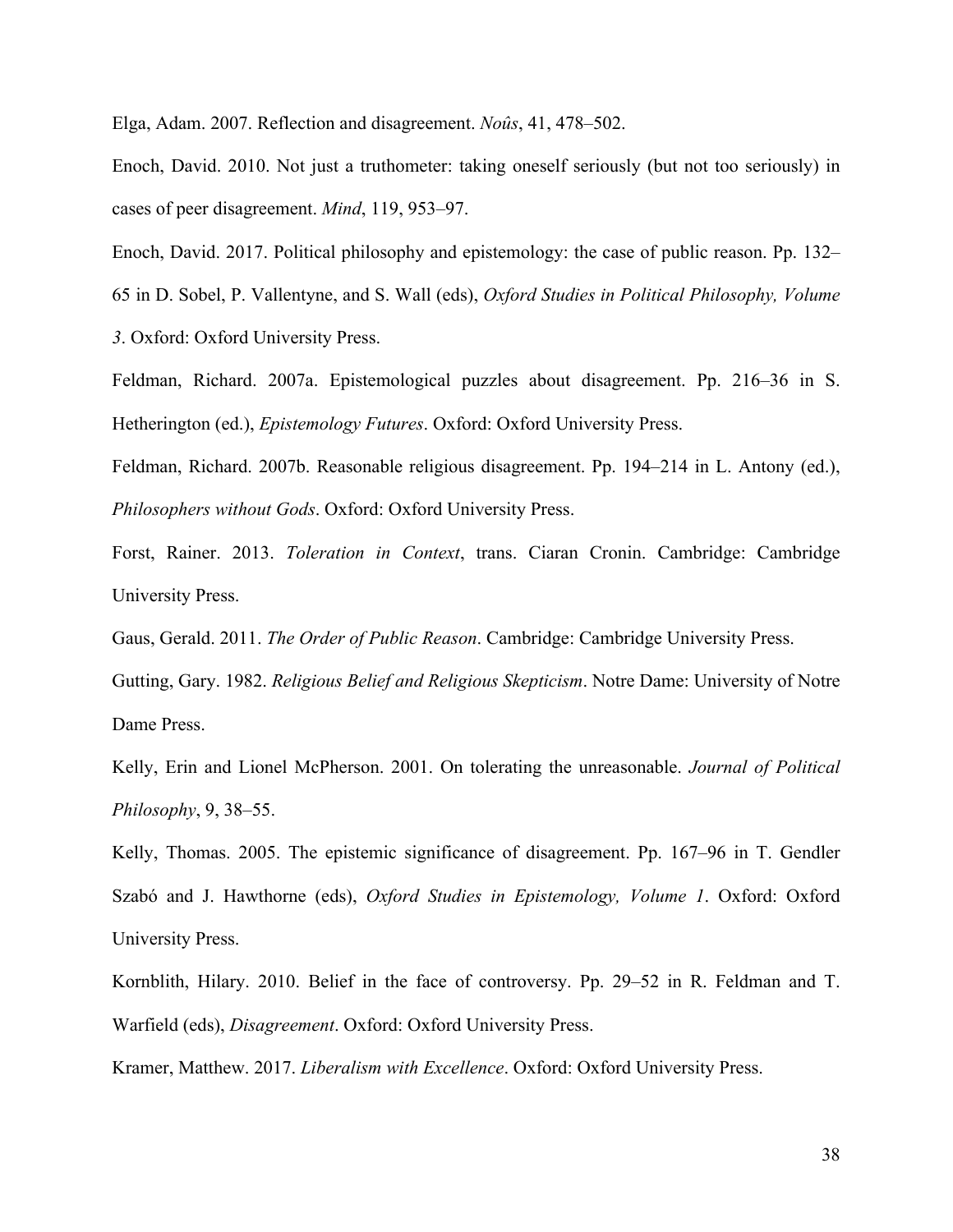Larmore, Charles. 1996. *The Morals of Modernity*. Cambridge: Cambridge University Press. Larmore, Charles. 1999. The moral basis of political liberalism, *Journal of Philosophy*, 96, 599– 625.

Leland, R. J. and Han van Wietmarschen. 2012. Reasonableness, epistemic modesty, and reciprocity in political justification. *Ethics*, 122, 721–47.

Nagel, Thomas. 1987. Moral conflict and political legitimacy. *Philosophy and Public Affairs*, 39, 229‒37.

Nussbaum, Martha. 2011. Perfectionist liberalism and political liberalism. *Philosophy and Public Affairs*, 39, 3‒45.

Quong, Jonathan. 2010. *Liberalism without Perfection*. Oxford: Oxford University Press.

Rawls, John. 1993*. Political Liberalism*. New York: Columbia University Press.

Rawls, John. 1997. The idea of public reason revisited. *University of Chicago Law Review*, 64, 765‒807.

Rawls, John. 2001*. Justice as Fairness: A Restatement*. Cambridge, MA: Harvard University Press.

Rosen, Gideon. 2001. Nominalism, naturalism, epistemic relativism. *Philosophical Perspectives*, 15, 69‒91.

Schoenfield, Miriam. 2012. Permission to believe. *Noûs*, 48, 193–218.

Sosa, Ernest. 2010. *Armchair Philosophy*. Princeton: Princeton University Press.

Vallier, Kevin. 2016. In defense of intelligible reasons in public justification. *Philosophical Quarterly*, 66, 596–616.

Wenar, Leif. 1995. Political liberalism: an internal critique. *Ethics*, 106, 32‒62.

White, Roger. 2005. Epistemic permissiveness. *Philosophical Perspectives*, 19, 445‒59.